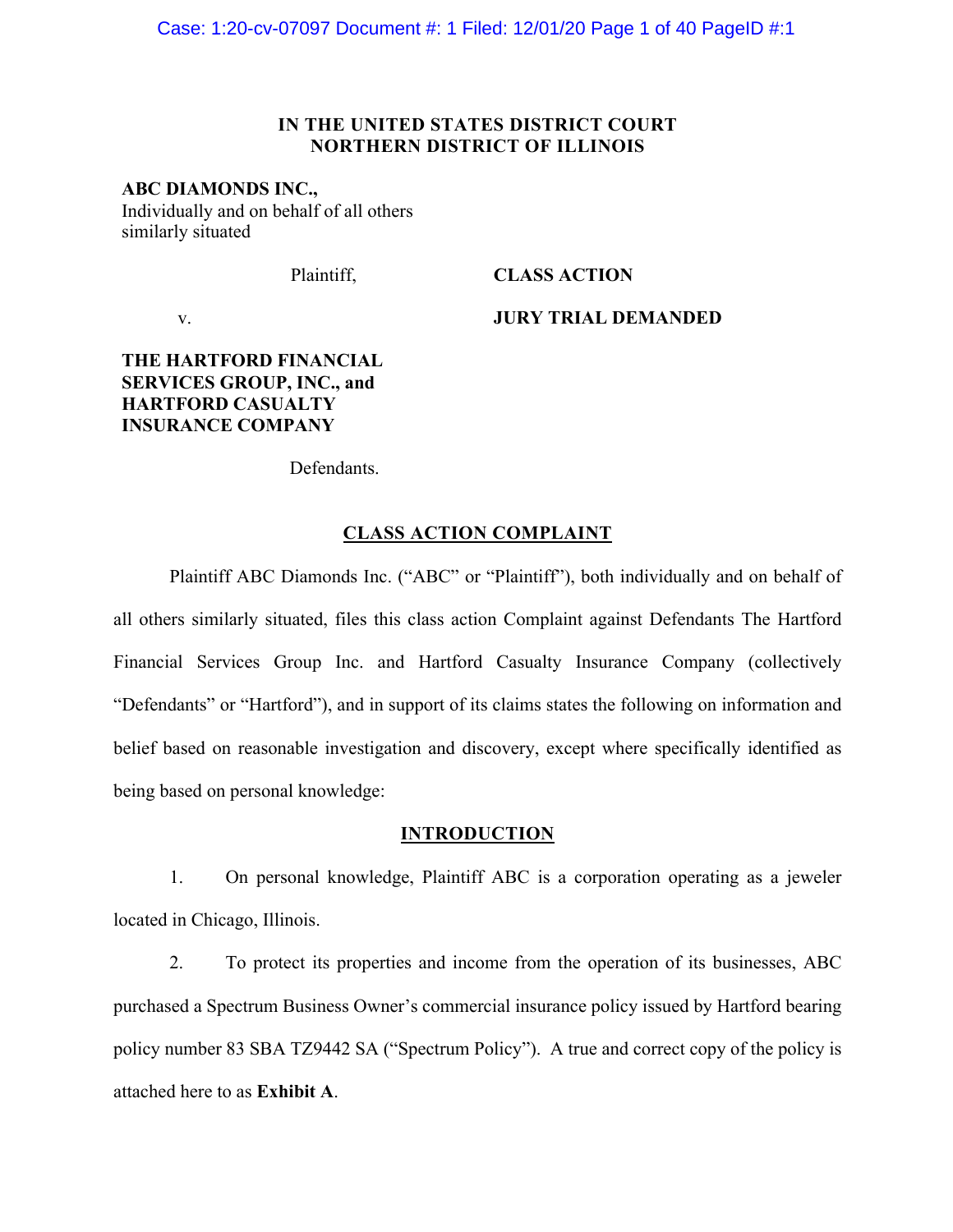### Case: 1:20-cv-07097 Document #: 1 Filed: 12/01/20 Page 2 of 40 PageID #:2

3. Under the Spectrum Policy, Hartford is responsible for receiving and managing claims and loss notices, responding to questions about insurance and coverage and paying claims for covered losses.

4. The Spectrum Policy is a bilateral contract: Plaintiff agreed to pay premiums to Hartford in exchange for Hartford's promises of coverage for all risks of loss except those specifically and unambiguously excluded.

5. Plaintiff reasonably expected that claims for loss of business income and extra expenses arising from the inability to physically use its insured premises would be paid unless specifically and unambiguously excluded.

6. Among other types of coverage, the Spectrum Policy protects Plaintiff against an actual loss of business income due to a "suspension" of the business's "operations" due to direct physical loss of or damage to the insured premises.

7. Specifically, the *Special Property Coverage Form* (SS 00 07 07 05) endorsement to the Spectrum Policy protects Plaintiff against the actual loss of business income due to a suspension of Plaintiff's operations. Along with this business income coverage, Plaintiff also had in effect "Extra Expense" coverage under which Hartford promised to pay necessary expenses Plaintiff incurred during a period of restoration that it would not have otherwise incurred if there had been no direct physical loss of or physical damage to the insured premises.

8. Additionally, the *Special Property Coverage Form* (SS 00 07 07 05) endorsement provides "Civil Authority" coverage, under which Hartford promised to pay for loss of business income sustained when the action of a civil authority prohibits access to the insured premises.

9. Plaintiff duly complied with its obligations under the Spectrum Policy, and timely paid the requisite premiums.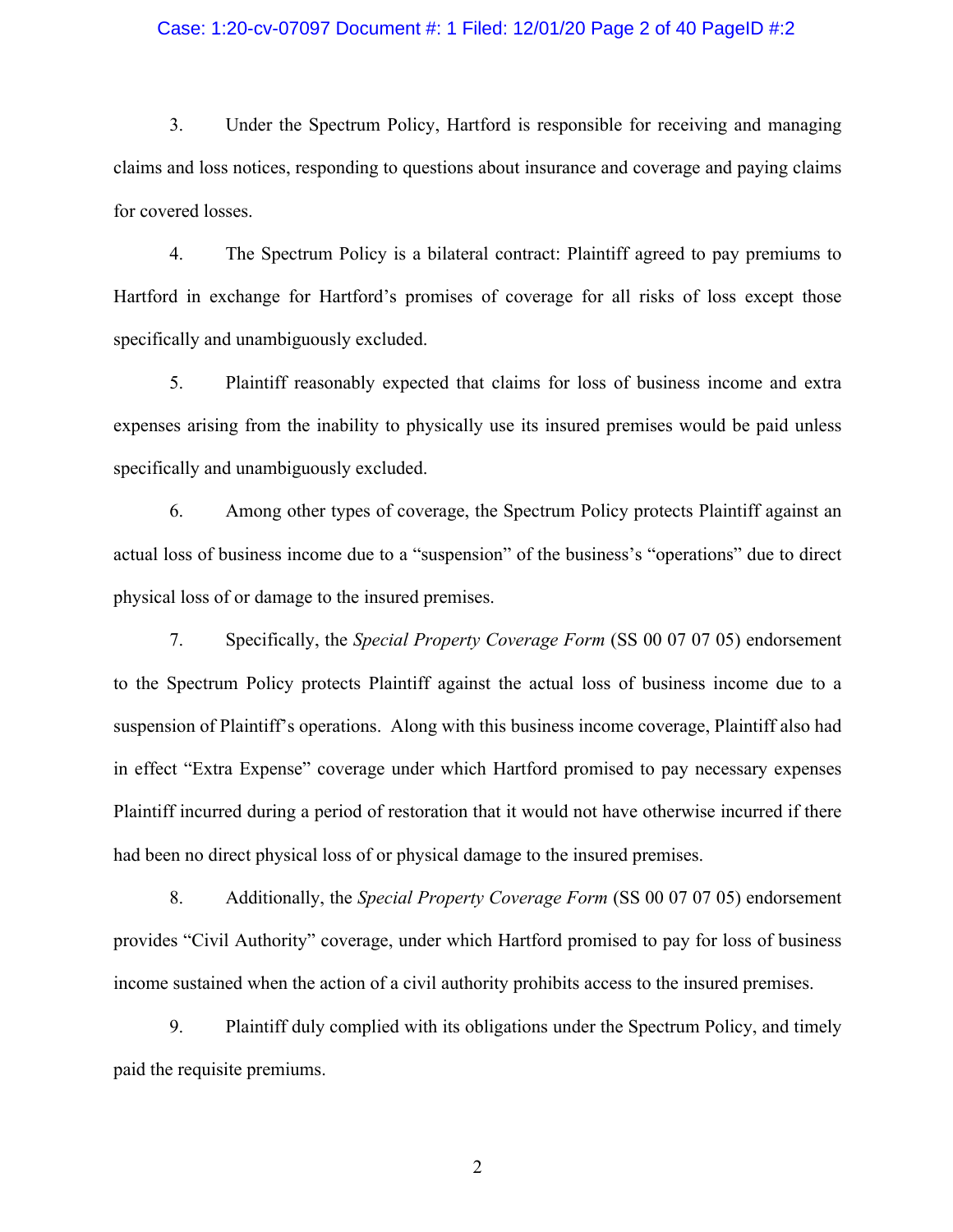### Case: 1:20-cv-07097 Document #: 1 Filed: 12/01/20 Page 3 of 40 PageID #:3

10. On March 21, 2020, the Governor of the State of Illinois issued an Executive Order requiring that all individuals must stay at home, with exceptions for essential activities, essential government functions, and essential businesses and operations.<sup>1</sup>

11. As a result of this and other local government orders, ABC was forced to suspend the physical use of its insured premises in Illinois for purposes of conducting its business activities.

12. As a result of the Orders of the various civil authorities, Plaintiff suffered, and/or continues to suffer, significant and injurious losses and expenses directly related to the inability to use the physical locations covered by the Spectrum Policy.

13. The Spectrum Policy obligated Hartford to provide coverage for, and to pay, business income losses and extra expense losses resulting from the suspension of Plaintiff's operations, including suspensions resulting from actions of civil authorities. ABC provided notice of loss to Hartford on March 20, 2020<sup>2</sup>.

14. In response, on April 23, 2020, Hartford reneged on these obligations and wrongfully failed to fulfill its contractual obligation to provide coverage for, and pay, ABC's business income losses and extra expense losses resulting from the suspension of its operations, including suspensions resulting from actions of civil authorities. The actions of Hartford in improperly denying ABC's claim were a blatant disregard for its contractual rights resulting in a material breach of Hartford's duties and obligation owed under the Spectrum Policy and deprived it of the benefit of its bargain causing serious financial damages to Plaintiff.

<sup>1</sup> *See* attached **Exhibit B**, Illinois Executive Order No. 2020-10 (March 20, 2020).

<sup>2</sup> *See* attached **Exhibit C**, Hartford April 23, 2020 Coverage Disclaimer Letter.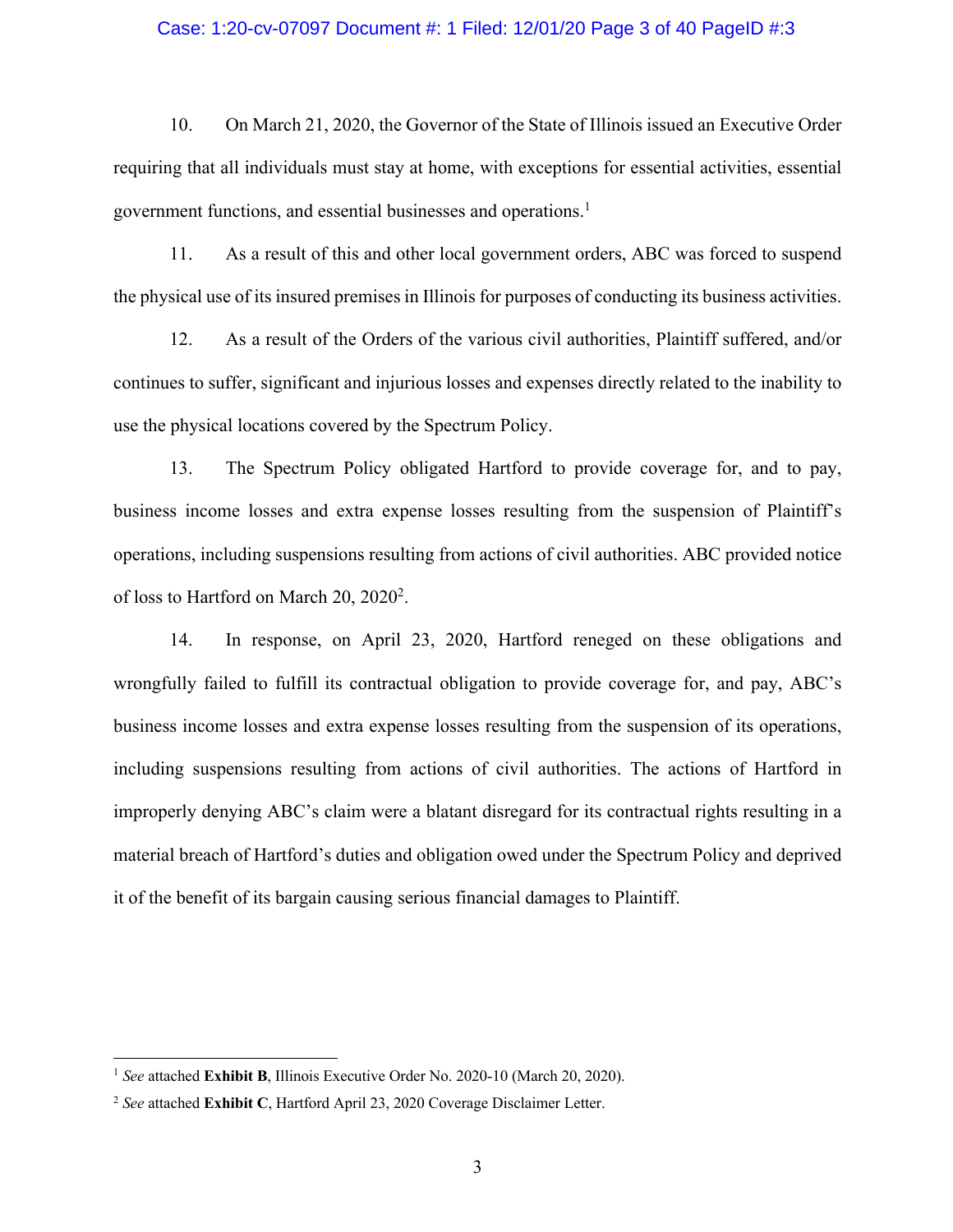### Case: 1:20-cv-07097 Document #: 1 Filed: 12/01/20 Page 4 of 40 PageID #:4

15. Under the Spectrum Policy, Hartford promised to cover these losses, and is obligated to pay for them. But in blatant breach of its contractual obligations, Hartford has failed to pay for these losses.

16. Upon information and belief, Hartford has failed to pay for similar losses of other Illinois insureds holding policies that are, in all material respects, identical.

#### **THE PARTIES**

17. On personal knowledge, ABC is corporation organized under the laws of and existing in the State of Illinois with a principal place of business located at 29 East Madison Street, Suite 1818, Chicago, Illinois 60602.

18. Defendant The Hartford Financial Services Group, Inc. is a corporation organized under the laws of Connecticut, with its principal place of business located at One Hartford Plaza, Hartford, Connecticut 06155.

19. Defendant Hartford Casualty Insurance Company is a corporation organized under the laws of Indiana, with its principal place of business located at One Hartford Plaza, Hartford, Connecticut 06155. Hartford Casualty Insurance Company is a wholly owned underwriting subsidiary of The Hartford Financial Services Group, Inc.

20. At all material times hereto, Defendants conducted and transacted business through the selling and issuing of insurance policies, including, but not limited to, selling and issuing commercial property coverage to Plaintiff and all other Class Members as defined *infra*.

21. At all times relevant, the Defendants were acting in the course and scope of such agency, representation, joint venture, conspiracy, consultancy, predecessor agreement, successor agreement, service and employment, with knowledge, acquiescence, and ratification of each other and their principal The Hartford Financial Group.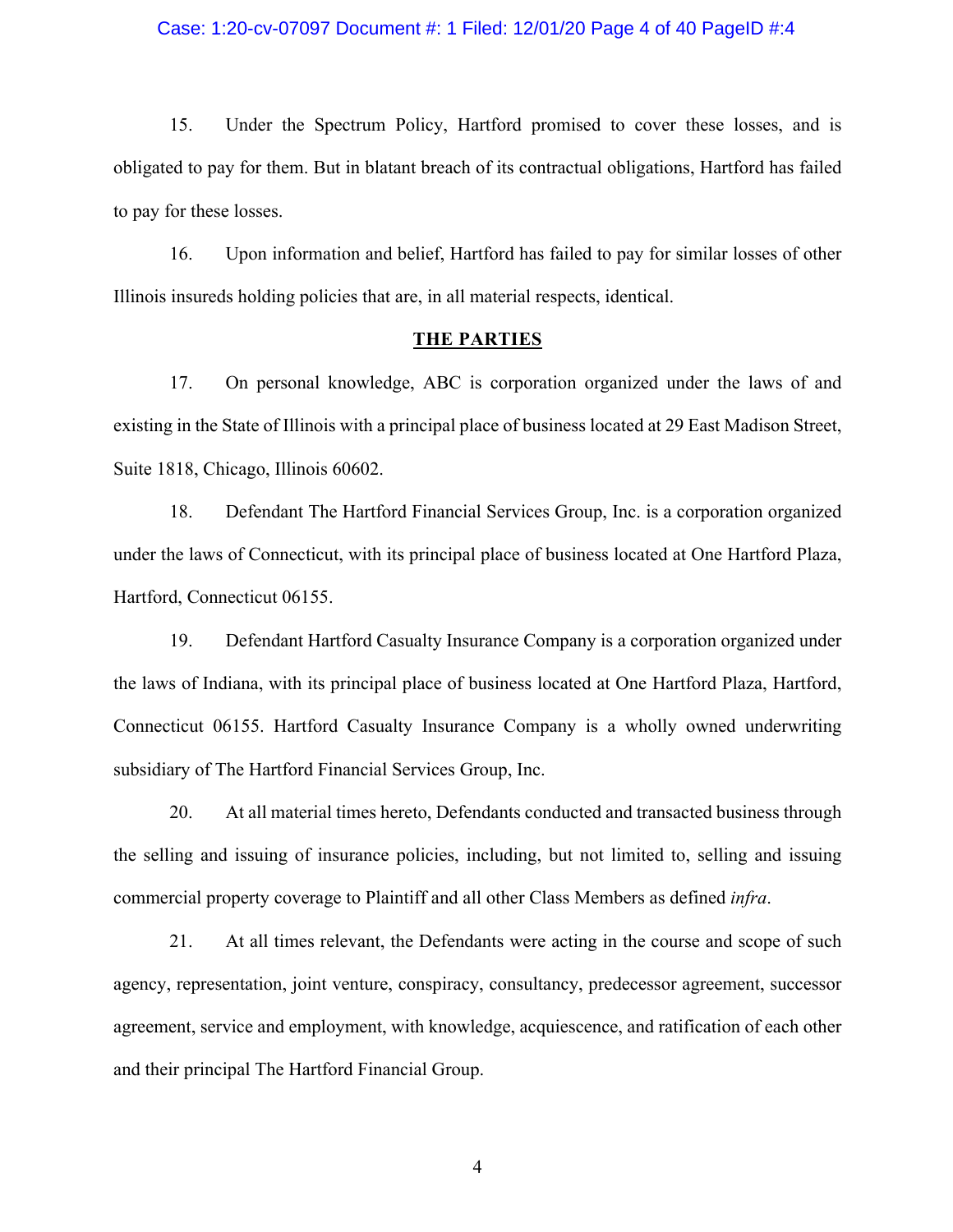#### **JURISDICTION AND VENUE**

22. This Court has subject matter jurisdiction over the claims asserted in this action under 28 U.S.C. § 1332 because there is complete diversity between Defendants and at least one member of each class; there are more than one hundred members of each class; and the amount in controversy exceeds \$5,000,000 exclusive of interest and costs. This Court also has subject matter jurisdiction under 28 U.S.C. §§ 2201 and 2202 and is authorized to grant declaratory relief under these statutes.

23. Venue is proper in this District pursuant to 28 U.S.C. § 1391(b)(2) because a substantial part of the events or omissions giving rise to the claim occurred in this district and property that is the subject of the action is situated in this District.

24. This Court has personal jurisdiction over the Defendants because Plaintiff's claims arise out of, among other things, Defendants conducting, engaging in, and/or carrying on business in Illinois; Defendants breaching a contract in Illinois by failing to perform acts required by contract to be performed in Illinois; and Defendants contracting to insure property in Illinois, including, but not limited to, premises insured under the Spectrum Policy. Defendants also purposefully availed themselves of the opportunity of conducting activities in the State of Illinois by marketing their insurance policies and services within Illinois, and intentionally developing relationships with brokers, agents, and customers within Illinois to insure property within Illinois, all of which resulted in the issuance of policies at issue in this class action.

### **FACTUAL BACKGROUND**

# *The Policy*

25. On personal knowledge, in or about January 2020, ABC renewed its Spectrum Policy. The Spectrum Policy has a policy period of January 9, 2020, to January 9, 2021. The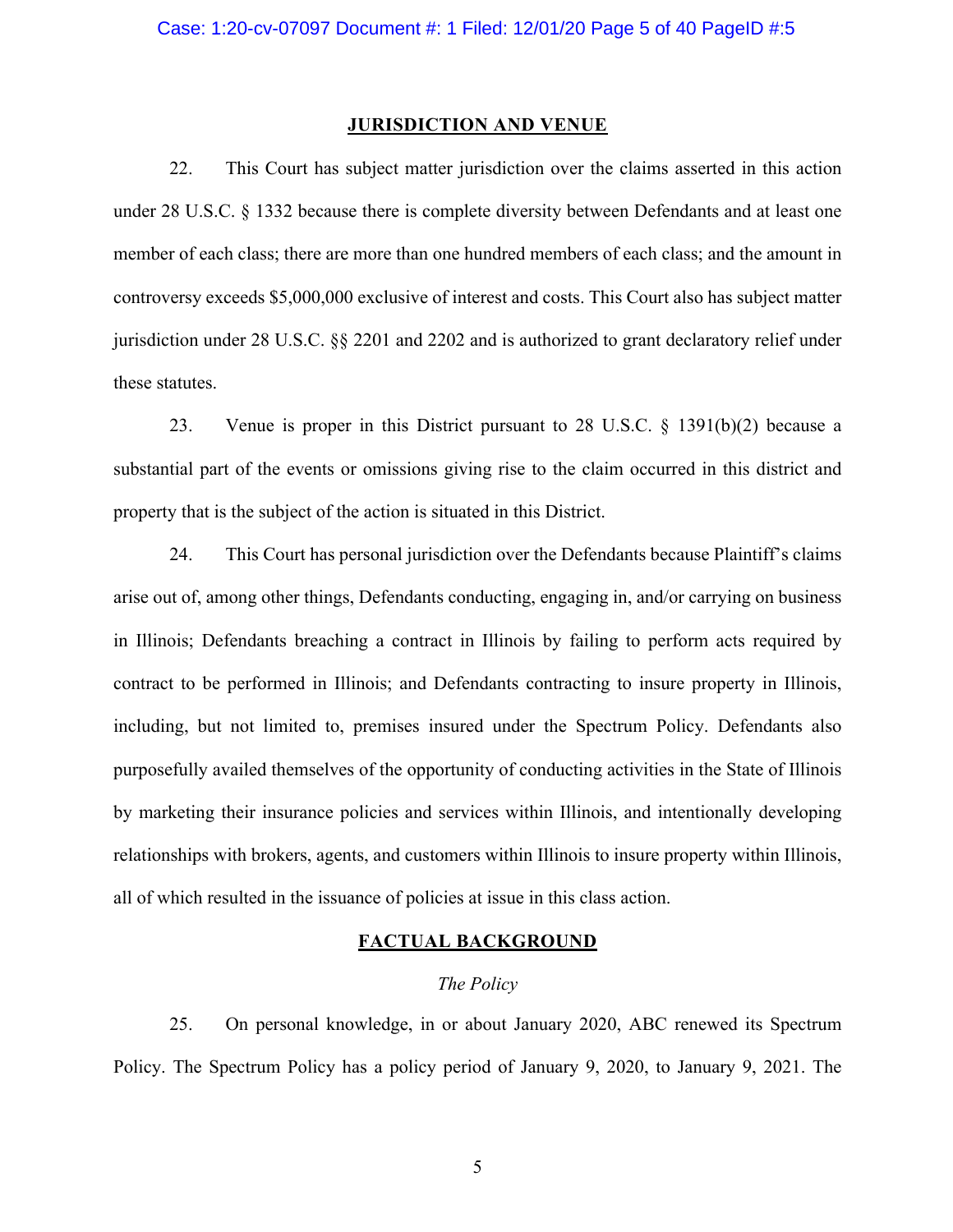### Case: 1:20-cv-07097 Document #: 1 Filed: 12/01/20 Page 6 of 40 PageID #:6

insured premises under the Spectrum Policy is 29 East Madison Street, Suite 1818, Chicago, Illinois 60602.

26. The Spectrum Policy is the same or substantially similar to all other Spectrum Policies issued by Hartford to Class members.

27. The Spectrum Policy provides coverage on an "all risk" rather than specified peril basis. In an all-risk insurance policy, all risks of loss are covered unless they are specifically excluded.

28. The Spectrum Policy, in the Special Property Coverage Form, states:

### **A. Coverage**

# **We will pay for direct physical loss of or damage to Covered Property at the premises described in the Declarations (also called "scheduled premises" in this policy) caused by or resulting from a Covered Cause of Loss.**

29. The Spectrum Policy contains both a "Specified Cause of Loss" category and "Covered Cause of Loss" category, the latter of which is an all-risk coverage form meaning that all risks are covered unless specifically excluded or limited by the Policy. All risks coverage is defined by limitations and exclusions in the policies.

30. Under paragraph "A. Coverage" subparagraph 3 "Covered Causes of Loss" of the Special Property Coverage Form, the Spectrum Policy provides coverage for all "RISKS OF DIRECT PHYSICAL LOSS unless the loss is: a. Excluded in Section **B., EXCLUSIONS**, or b. Limited in Paragraph **A.4**. Limitations ...." (emphasis in original).

31. Under paragraph "A. COVERAGE" subparagraph 5. "Additional Coverages" of the Special Property Coverage Form, the Spectrum Policy provides coverage for, among other things: "o. Business Income"; "p. Extra Expense"; "q. Civil Authority"; "r. Extended Business Income" and "s. Business Income from Dependent Properties."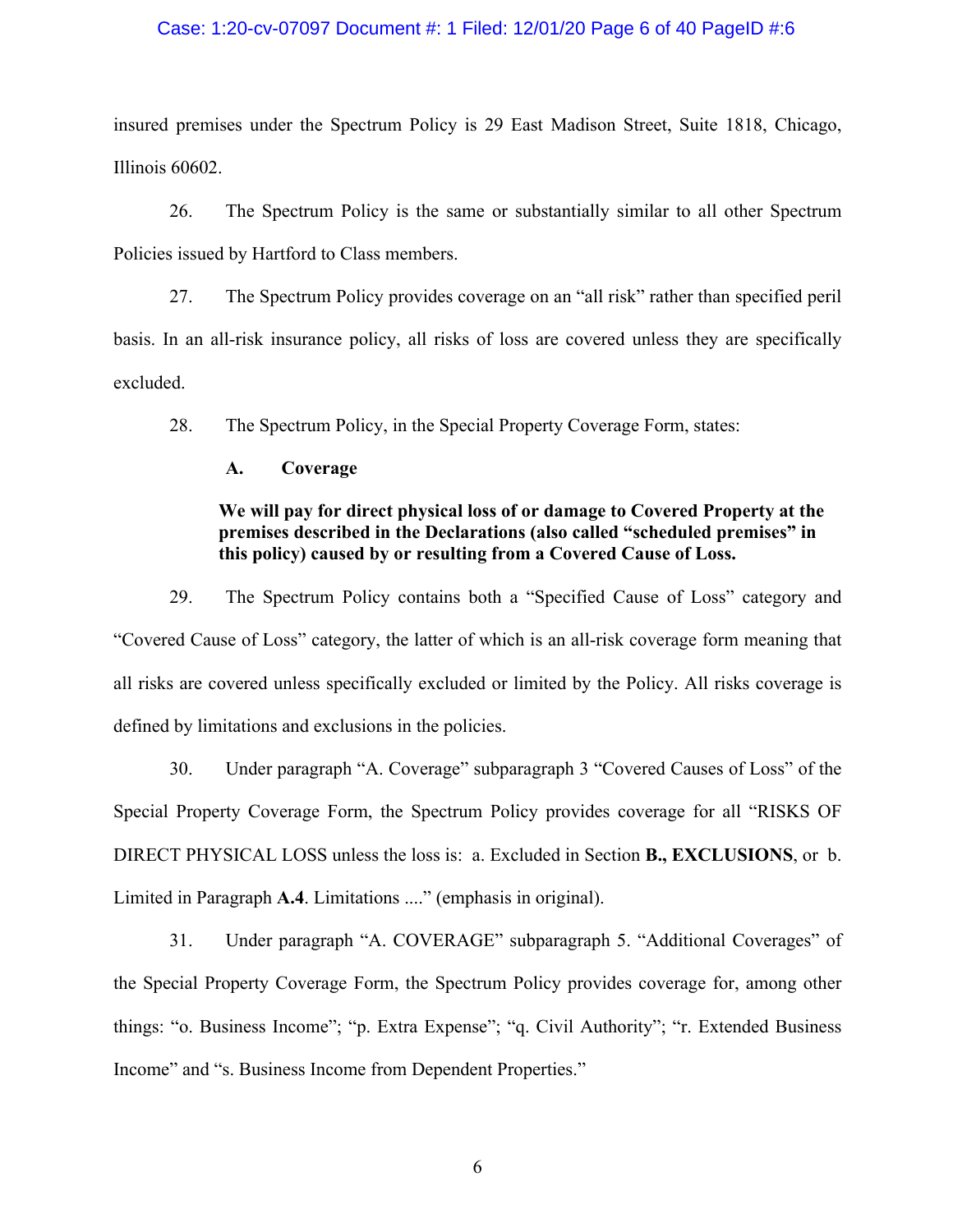# Case: 1:20-cv-07097 Document #: 1 Filed: 12/01/20 Page 7 of 40 PageID #:7

32. So long as the Plaintiff sustained a physical loss of its insured property, the Defendants promised:

# **o. Business Income**

**We will pay for the actual loss of Business Income you sustain due to the necessary "suspension" of your "operations" during the "period of restoration". The "suspension" must be caused by direct physical loss of or damage to property at the "scheduled premises", including personal property in the open (or in a vehicle) within 1,000 feet of the "scheduled premises", caused by or resulting from a Covered Cause of Loss….**

# **p. Extra Expense**

**We will pay reasonable and necessary Extra Expense you incur during the "period of restoration" that you would not have incurred if there had been no direct physical loss or physical damage to property at the "scheduled premises", including personal property in the open (or in a vehicle) within 1,000 feet, caused by or resulting from a Covered Cause of Loss.**

33. Neither "damage" nor the phrases "direct physical loss" and "damage to property"

are defined by the Spectrum Policy. However, "suspension" is defined as "a. The partial shutdown

or complete cessation of your business activities; or 2. That a part or all of the 'scheduled premises'

is rendered untenantable as a result of a Covered Cause of Loss if coverage for Business Income

applies to the policy."

34. The Spectrum Policy also provides Extended Business Income coverage, as

follows:

**r. Extended Business Income** 

**If the necessary "suspension" of your "operations" produces a Business Income loss payable under this policy, we will pay for the actual loss of Business Income you incur during the period that:** 

- **(a) Begins on the date property is actually repaired, rebuilt or replaced and "operations" are resumed; and**
- **(b) Ends on the earlier of:**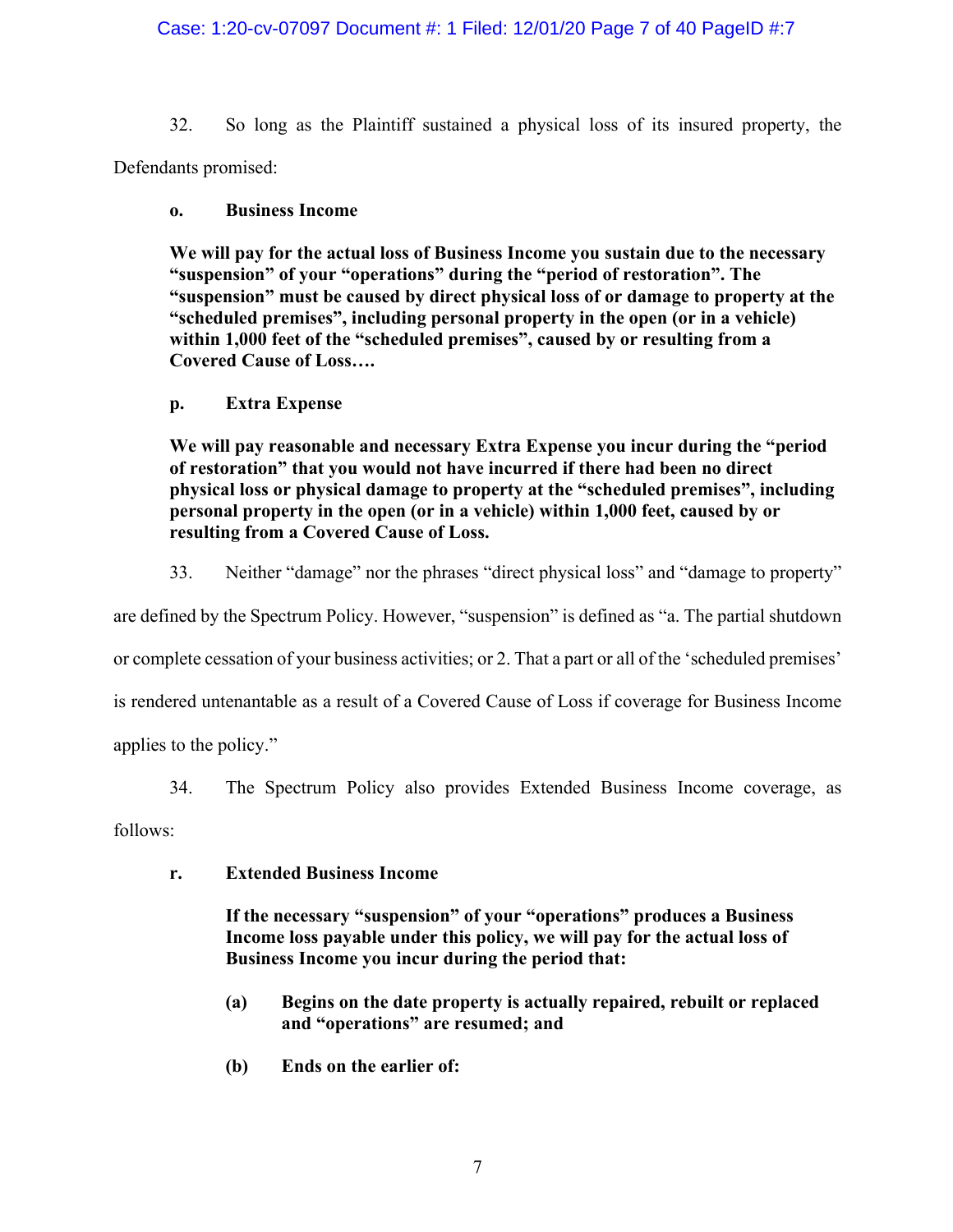- **i. The date you could restore your "operations", with reasonable speed, to the condition that would have existed if no direct physical loss or damage occurred; or**
- **ii. 30 consecutive days after the date determined in (1)(4) above.**

# **Loss of Business Income must be caused by direct physical loss or physical damage at the "scheduled premises" caused by or resulting from a Covered Cause of Loss.**

35. In addition to promising to pay for loss of Business Income, under the Spectrum Policy, Defendants also promised to pay for certain necessary "Extra Expense." Extra Expense is defined as expenses that the policyholder incurs to "minimize the suspension of business if you cannot continue 'operations'."

36. The Spectrum Policy also provides additional "Civil Authority" coverage as follows:

- **q. Civil Authority**
- **(1) This insurance is extended to apply to the actual loss of Business Income you sustain when access to your "scheduled premises" is specifically prohibited by order of a civil authority as the direct result of a Covered Cause of Loss to property in the immediate area of your "scheduled premises"..**

37. The Business Income and Extra Expense, as well as the Extended Business Income, coverages are separate, independent and not mutually exclusive of the coverage for Civil Authority; thus, the Plaintiff theoretically could recover under any one of these coverages or all of these coverages at the same time.

# *History of COVID-19*

38. On December 31, 2019, the World Health Organization reported people in China were becoming sick due to a mysterious form of pneumonia.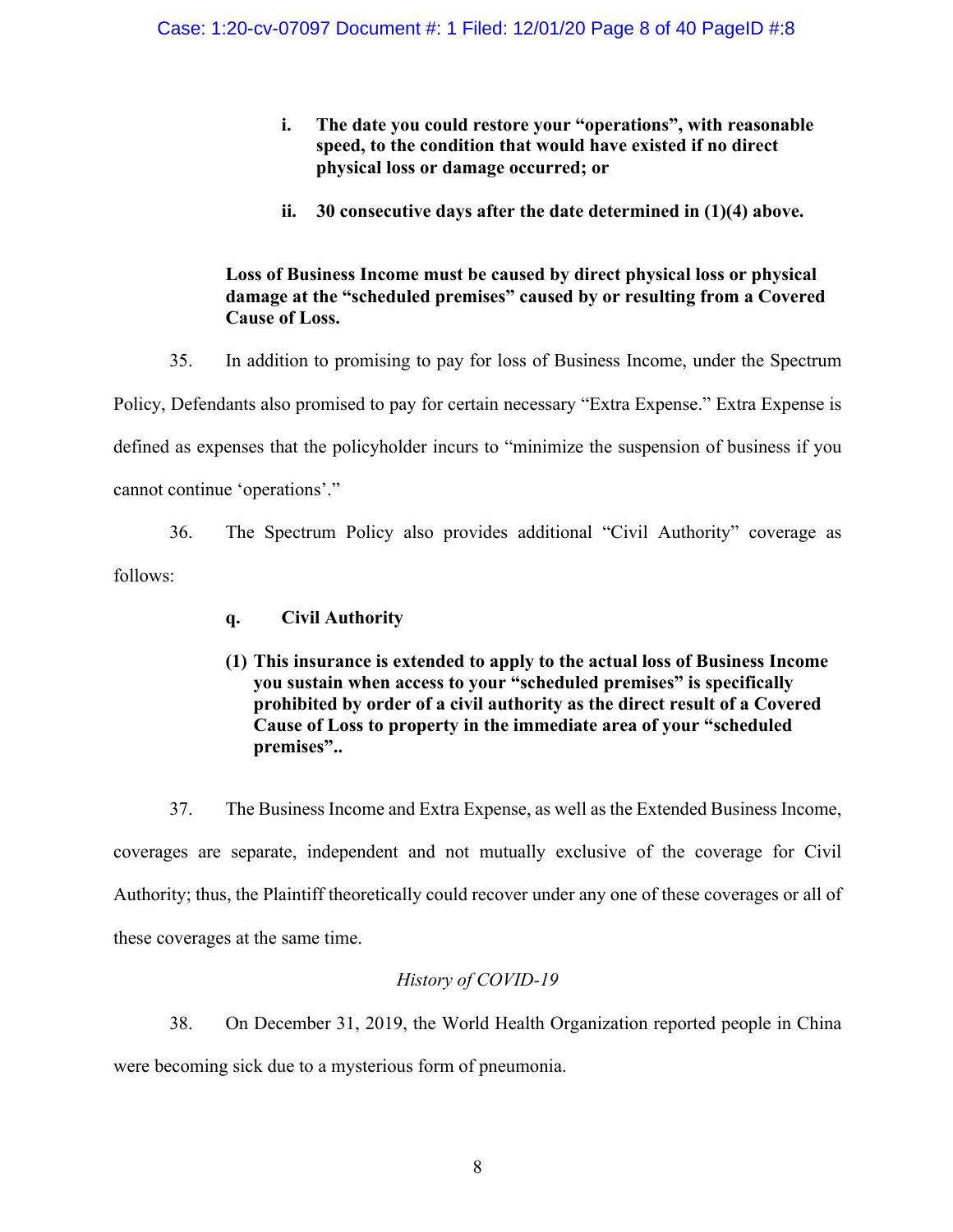### Case: 1:20-cv-07097 Document #: 1 Filed: 12/01/20 Page 9 of 40 PageID #:9

39. On January 11, 2020, China reported its first death from the mysterious form of pneumonia.

40. On January 21, 2020, the first confirmed case of the mysterious form of pneumonia was reported in the United States.

41. On January 30, 2020, for only the sixth time in its history, the World Health Organization, declared the outbreak of the mysterious form of pneumonia a Public Health Emergency of International Concern.

42. On February 29, 2020, the first death caused by COVID-19 was reported in the United States.

43. On March 13, 2020, President Trump declares the outbreak of COVID-19 to be a national emergency.

44. As of March 17, 2020, COVID-19 was reported to be present in every state in the United States.

45. As of March 26, 2020, the United States had more confirmed cases of COVID-19 than any other country in the world.

46. Per the Centers for Disease Control and Prevention ("CDC"), there is no vaccine to protect against COVID-19 and no medications approved to treat it.

47. It may take up to 14 days for an infected person to have symptoms.

48. A large percentage of persons who tested positive for COVID-19 showed no symptoms prior to testing. In fact, the director of the CDC, Dr. Robert Redfield, stated that "we have pretty much confirmed that a significant number of individuals that are infected actually remain asymptomatic. That may be as many as 25%. That's important, because now you have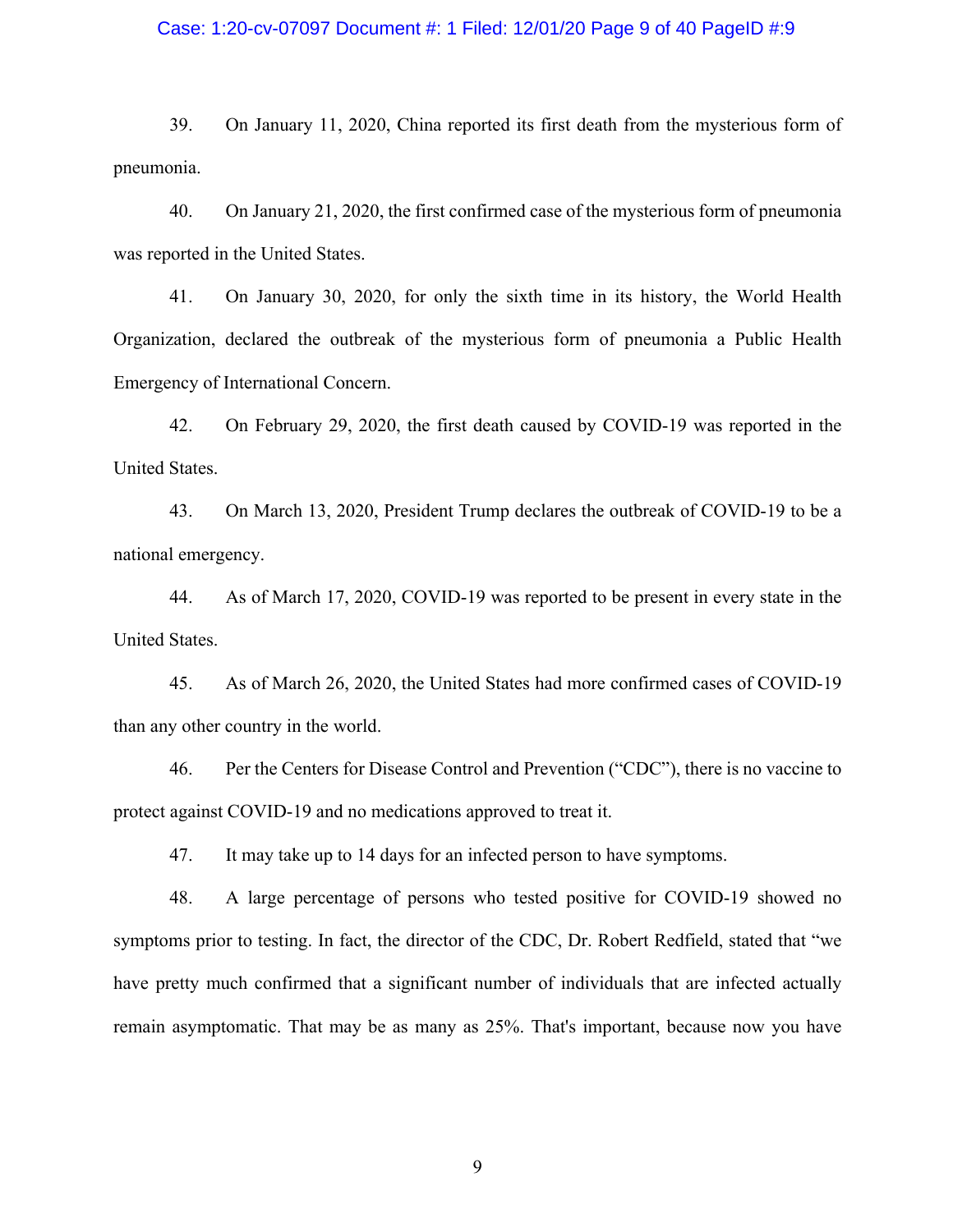### Case: 1:20-cv-07097 Document #: 1 Filed: 12/01/20 Page 10 of 40 PageID #:10

individuals that may not have any symptoms that can contribute to transmission, and we have learned that in fact they do contribute to transmission".

49. The WHO states that COVID-19 can spread directly from person to person through small droplets from the nose or mouth and also indirectly when a person with COVID-19 contaminates objects and surfaces, and other people touch these objects or surfaces and then touch their eyes, nose or mouth.

### *Actions of Civil Authority by the State of Illinois*

50. On March 9, 2020, Governor J.B. Pritzker declared all counties in the State of Illinois as a disaster area, specifically "in response to the outbreak of COVID-19." On April 1, Governor Pritzker again declared all counties in the State of Illinois as a disaster area, specifically "in response to the exponential spread of COVID-19.

51. On March 15, 2020, Illinois Governor J.B. Pritzker issued Executive Order 2020- 07 stating "it is necessary and appropriate for the State of Illinois to immediately take measures to protect the public's health in response to this COVID19 outbreak." With this goal in mind, Governor Pritzker ordered that all bars and restaurants close to the public effective March 16, 2020 to March 30, 2020 (later extended to April 30, 2020 per COVID-19 Executive Order No. 16) and prohibiting all public and private gatherings of 50 people or more, in addition other strict mandates.

52. The stated goal of this order was to slow the spread of COVID-19 by minimizing in-person interaction in an environment with "frequently used services in public settings, including bars and restaurants..." The March 15<sup>th</sup> order further provided that "the ongoing spread of COVID-19 and the danger the virus poses to the public's health and wellness require the reduction of onpremises consumption of food and beverages."

53. On March 20, 2020, Governor Pritzker issued a Closure Order (Executive Order 2020-10) (a.k.a., a Stay At Home Order) requiring all Illinois residents to stay at home barring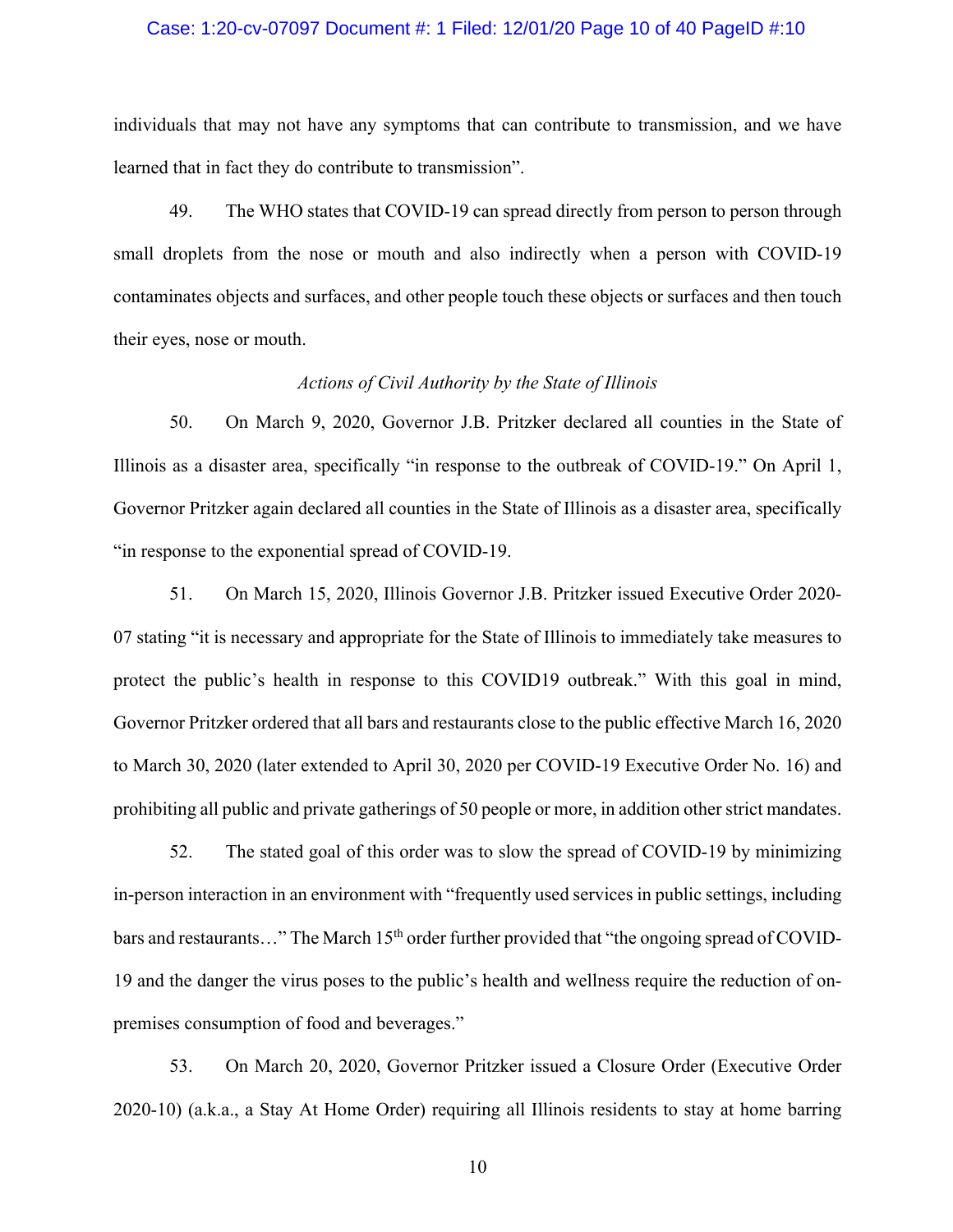### Case: 1:20-cv-07097 Document #: 1 Filed: 12/01/20 Page 11 of 40 PageID #:11

exceptions such as essential travel for essential work or supplies, exercise and recreation, through April 7, 2020. Moreover, the March  $20<sup>th</sup>$  order reduced the allowable public and private gathering size to no more than 10 people. The March  $20<sup>th</sup>$  order was again in direct response to the continued and increasing presence of SARS-CoV-2on property at or around Plaintiffs' premises.

54. On March 26, 2020, Chicago Mayor Lori Lightfoot shut down Chicago's most popular gathering spots, including the entire lakefront and all its parks, bike trails and beaches.

55. On April 30, 2020, Executive Order 2020-32 extended the prohibition on nonessential services until May 29, 2020 (together with other Order 32-10, the "Closure Orders"). Pursuant to the Orders, "[r]etail stores not designated as Essential Businesses and Operations may re-open for the limited purposes of fulfilling telephone and online orders through pick-up outside the store and delivery – which are deemed to be Minimum Basic Operations. Employees working in the store must follow the social Distancing Requirements, and must wear a face covering when they may come within six feet of another employee or a customer."

56. On May 1, 2020, the Mayor of Chicago and the Governor of Illinois issued public health order No. 2020-3 requiring all Chicagoans to stay at home except for essential needs, such as getting groceries once a week or seeking medical care, stay 6 feet away from others and always wear a face covering.

57. The actions of the State of Illinois directly forced ABC to cease, suspend and/or severely limit its physical use of the insured premises and corresponding business operations.

### *Plaintiff's Covered Loss*

58. The presence of COVID-19 caused civil authorities throughout Illinois to issue orders requiring the suspension of business and/or use of commercial property, including the property of Plaintiffs and other class members as well as property in the immediate area of such covered property.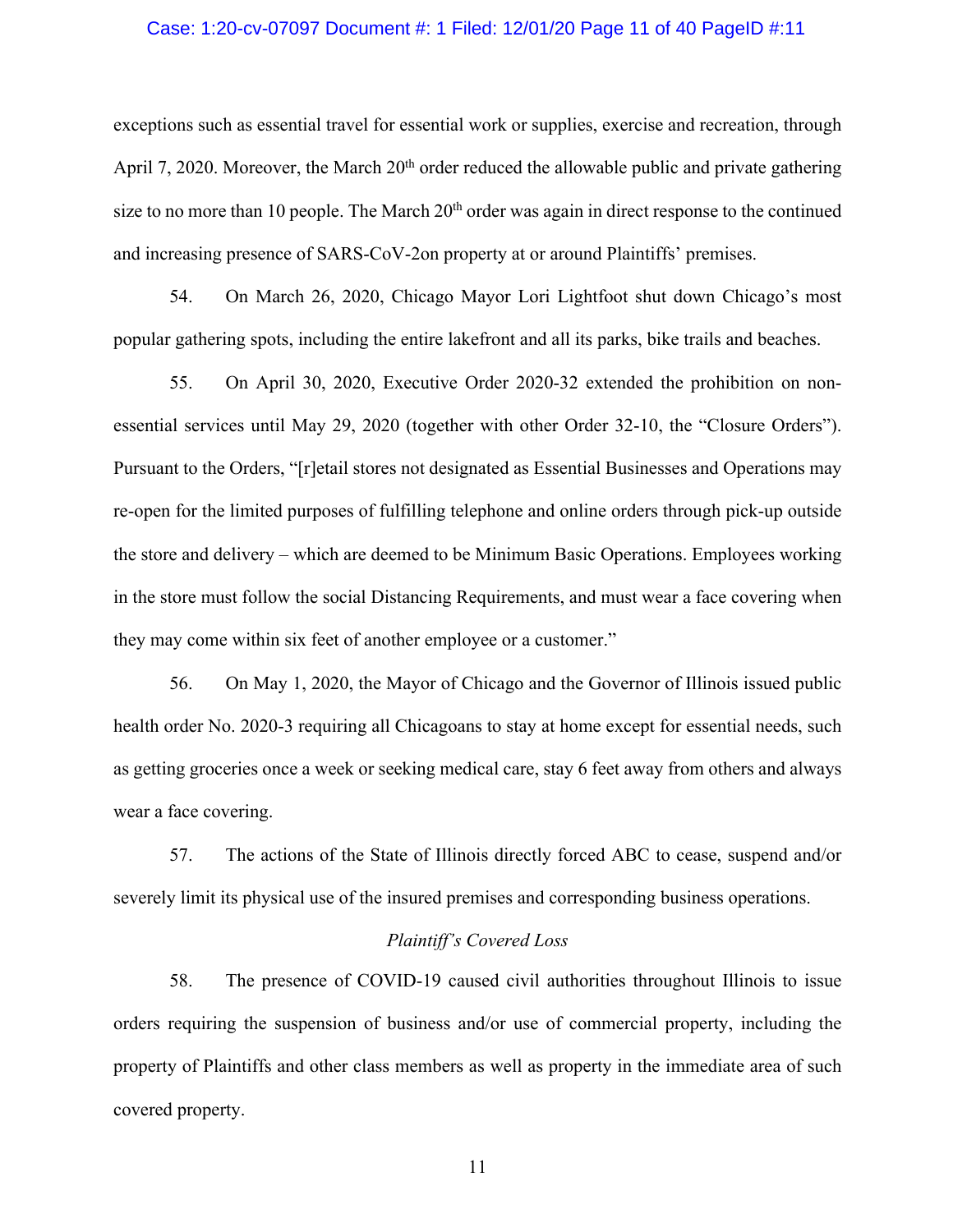### Case: 1:20-cv-07097 Document #: 1 Filed: 12/01/20 Page 12 of 40 PageID #:12

59. The Civil Authority Orders include, but are not limited to, the following Executive Order:

March 21, 2020 Executive Order by Governor Pritzker which stated that all individuals must stay at home, with exceptions for essential activities, essential government functions, and essential businesses and operations.

60. There has been a direct physical loss of and/or damage to the covered premises under the Spectrum Policy by, among other things, denying access to the property, preventing customers and employees from physically occupying the property, causing the property to be physically uninhabitable by customers and employees, causing its function to be nearly eliminated or destroyed, and/or causing a suspension of business operations on the premises.

61. Plaintiff has suffered a suspension of normal business operations and a cessation of all operations on the premises, sustained losses of business income, and incurred extra expenses.

62. These losses and expenses have continued through the date of filing of this action.

63. These losses and expenses are not excluded from coverage under the Spectrum Policy, and because the Spectrum Policy is an all-risk policy, and Plaintiff has complied with their contractual obligations, Plaintiff is entitled to payment for these losses and expenses.

64. Plaintiff has suffered a suspension and/or cessation of all normal business operations given the response to the global pandemic associated with the spread of COVID-19, including the actions of civil authority described herein.

65. These losses and expenses have continued through the date of filing of this action, and will continue unabated unless and until Hartford fulfills its contractual obligations under the Spectrum Policy.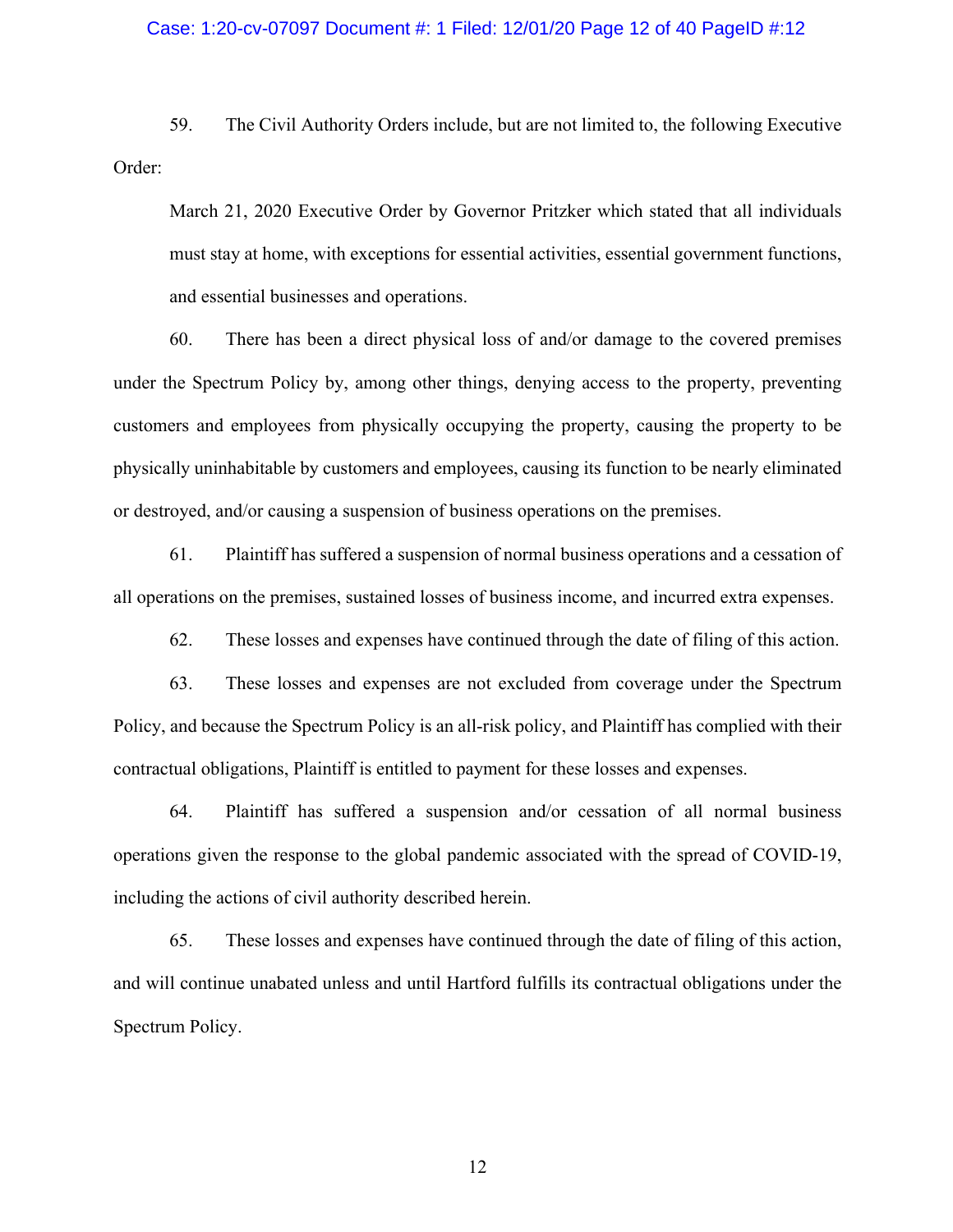*Hartford's Uniform Practice to Deny Coverage for COVID-19 Business Interruption Losses*

66. Hartford arbitrarily and wrongfully disclaimed coverage for Plaintiff's losses.

67. Defendants' denial of coverage was pre-determined and without regard to the individual circumstances of Plaintiff or other insureds.

68. Before Plaintiff and other members of the proposed class of policy holders submitted notice of and information about their claims, Defendants had determined not to afford coverage for any such claims.

69. Defendants have refused to make payment to Plaintiff for damages resulting from the covered losses described *supra*, which constitutes a breach of the Spectrum Policy.

70. Defendants' refusal to cover the covered losses is erroneous and unsupported by the plain language of the Spectrum Policy.

71. As such, Defendants owe Plaintiff's insurance coverage and benefits under the Spectrum Policy for the losses, and there is no valid basis for its refusal to issue the same.

72. Plaintiff continues to be damaged by Defendants' refusal to issue the full amounts due and owing under the Spectrum Policy.

### **CLASS ACTION ALLEGATIONS**

73. The class claims all derive directly from a single course of conduct by Defendants: their systematic, uniform, capricious and arbitrary refusal to pay insureds for covered losses and the actions taken by civil authorities to suspend business operations.

74. Plaintiff brings this action pursuant to Rules 23(a), 23(b)(1), 23(b)(2), and/or  $23(b)(3)$ , as well as  $23(c)(4)$ , of the Federal Rules of Civil Procedure, individually and on behalf of all others similarly situated. This action satisfies the numerosity, commonality, typicality, adequacy, predominance, and superiority requirements of those provisions.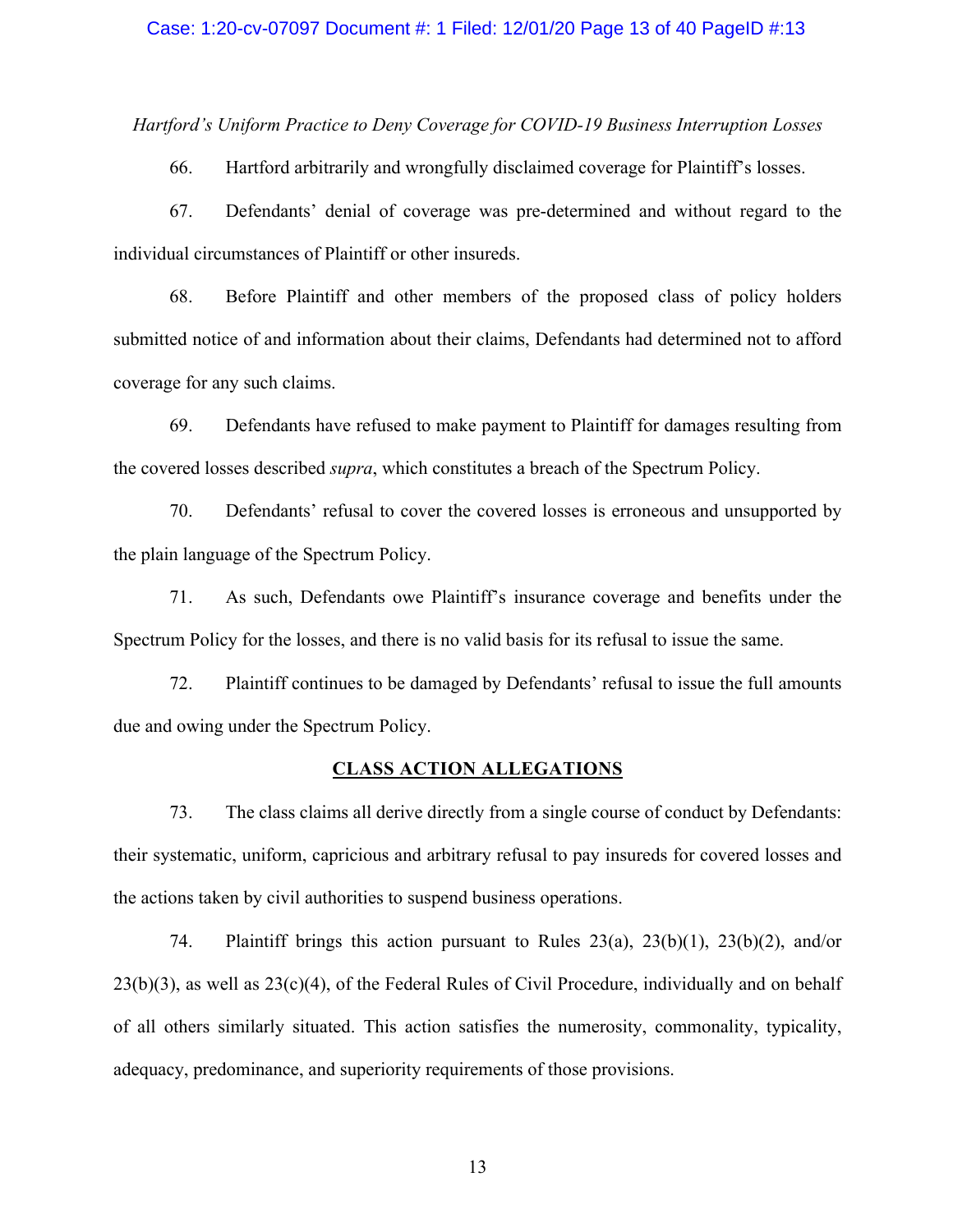#### Case: 1:20-cv-07097 Document #: 1 Filed: 12/01/20 Page 14 of 40 PageID #:14

75. Plaintiff seeks to represent an Illinois state-wide class as the Court may deem appropriate defined as:

> a) All Illinois businesses that purchased Business Income and Extra Expense coverage under a policy of insurance issued by Defendants covering the period of March 2020 through the present that suffered a suspension of business operations due to government prohibitions on the use of their insured premises, and for which Defendants have either actually denied or stated they will deny a claim for the losses or have otherwise failed to acknowledge, accept as a covered cause of loss, or pay for the covered losses ("the Business Income Coverage Class").

> b) All Illinois businesses that purchased Extended Business Income coverage under a policy of insurance issued by Defendants covering the period of March 2020 through the present that incurred extra expenses to avoid or minimize the suspension of business operations due to government prohibitions on the use of their insured premises, and for which Defendants have either actually denied or stated they will deny a claim for the extended business income or have otherwise failed to acknowledge, accept as a covered expense, or pay for the covered expenses ("the Extended Business Income Coverage Class").

> c) All Illinois businesses that purchased Civil Authority coverage under a policy of insurance issued by Defendants, covering the period of March 2020 through the present that suffered an actual loss of Business Income and/or Extra Expense due to government prohibitions on the use of their insured premises, and for which Defendants have either actually denied or stated they will deny a claim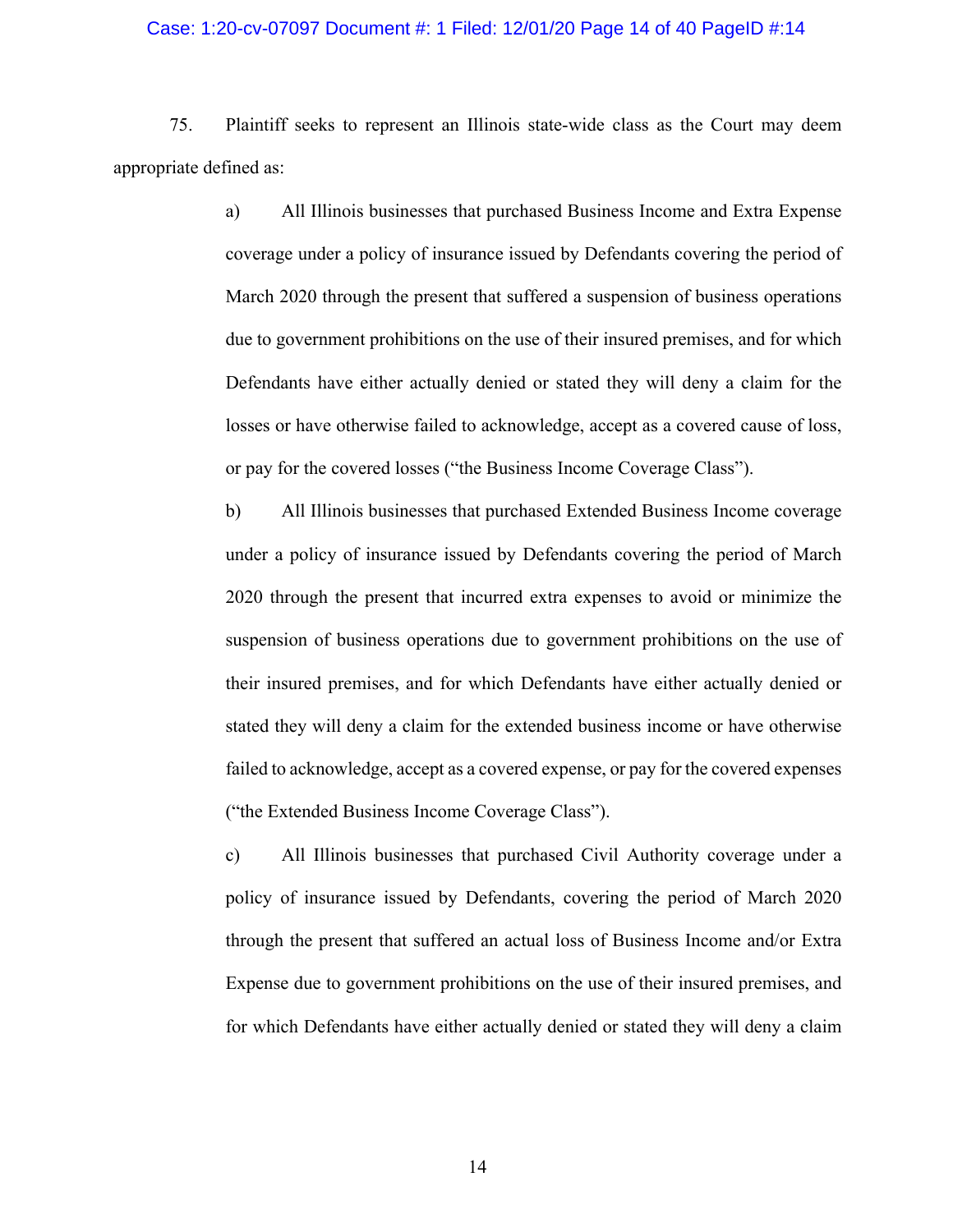### Case: 1:20-cv-07097 Document #: 1 Filed: 12/01/20 Page 15 of 40 PageID #:15

for the losses or have otherwise failed to acknowledge, accept as a covered cause of loss, or pay for the covered losses ("the Civil Authority Coverage Class").

76. Excluded from each defined proposed Classes are Defendants and any of their members, affiliates, parents, subsidiaries, officers, directors, employees, successors, or assigns; governmental entities; Class Counsel and their employees; and the judicial officers and Court staff assigned to this case and their immediate family members.

77. Plaintiff reserves the right to modify, expand, or amend the definitions of the proposed Classes, as appropriate, during the course of this litigation.

78. This action has been brought and may properly be maintained on behalf of each Class proposed herein under the criteria of Rule 23 of the Federal Rules of Civil Procedure.

#### *Numerosity*

79. This action satisfies the requirements of Fed. R. Civ. P. 23(a)(1). The members of each proposed Class are so numerous that individual joinder of all Class members is impracticable. There are, at a minimum, thousands of members of each proposed Class, and these individuals and entities are spread out across the State and the United States.

80. The identity of Class members is ascertainable, as the names and addresses of all Class members can be identified in Defendants' or its agents' books and records. Class members may be notified of the pendency of this action by recognized, Court-approved notice dissemination methods, which may include U.S. mail, electronic mail, internet postings, and/or published notice.

### *Commonality and Predominance*

81. This action satisfies the requirements of Fed. R. Civ. P. 23(a)(2) and 23(b)(3) because this action involves common questions of law and fact that predominate over any questions affecting only individual Class members. Defendants issued all-risk policies to all the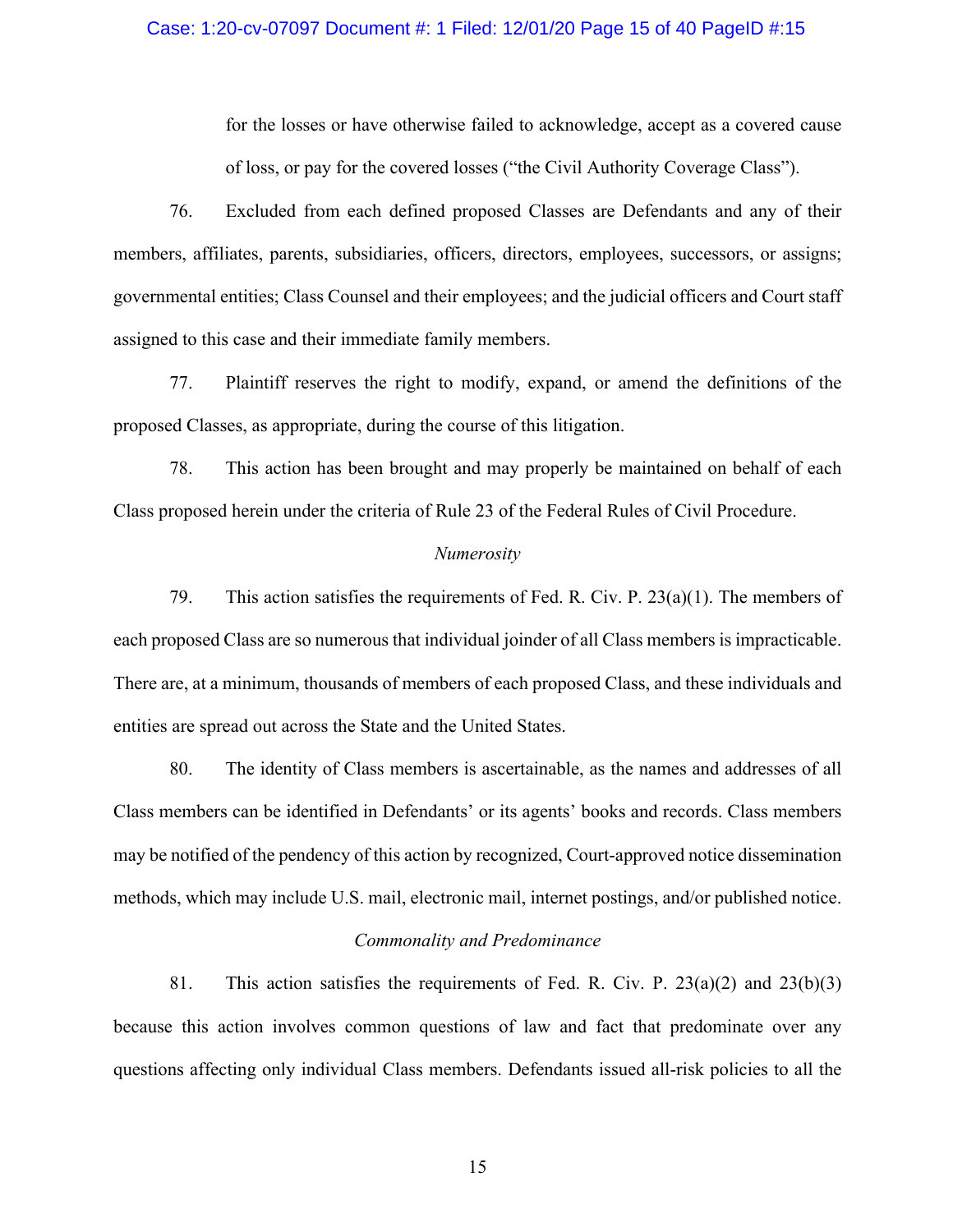#### Case: 1:20-cv-07097 Document #: 1 Filed: 12/01/20 Page 16 of 40 PageID #:16

members of each proposed Class in exchange for payment of premiums by the Class members. The questions of law and fact affecting all Class members include, without limitation, the following:

> a) Whether Plaintiff and the Class members suffered a covered cause of loss under the policies issued to members of the Class;

b) Whether Defendants wrongfully, capriciously and arbitrarily denied all claims based on the facts set forth herein;

c) Whether Defendants' Business Income coverage applies based on the facts set forth herein;

d) Whether Defendants' Civil Authority coverage applies to a loss of Business Income based on the facts set forth herein;

e) Whether Defendants' Extra Expense coverage applies to efforts to avoid or minimize a loss caused by the suspension of business based on the facts set forth herein;

f) Whether Defendants have breached their contracts of insurance through a uniform and blanket denial of all claims for business losses based on the facts set forth herein;

g) Whether the Defendants act in bad faith breach of contract and the duty of good faith and fair dealing through a uniform and blanket denial of all claims for business losses based on the facts set forth herein; and

h) Whether Plaintiff and the Class members suffered damages as a result of Defendants' actions; and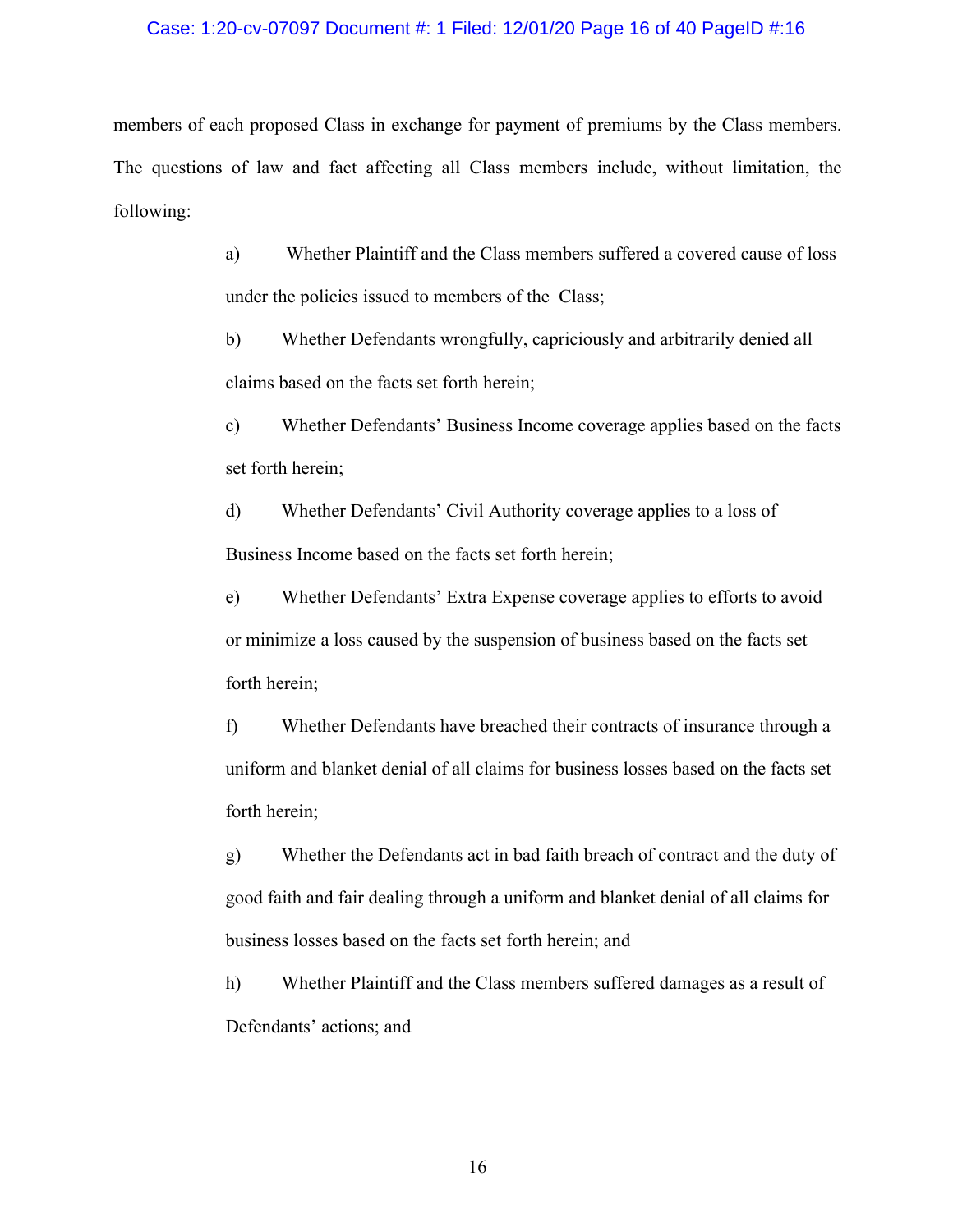i) Whether Plaintiff and the Class members are entitled to an award of reasonable attorneys' fees, interest, and costs.

## *Typicality*

82. This action satisfies the requirements of Fed. R. Civ. P.  $23(a)(3)$  because Plaintiff's claims are typical of the claims of the Class members and arise from the same course of conduct by Defendants. Plaintiff and the other Class members are all similarly affected by Defendants' refusal to pay under their property insurance policies. Plaintiff's claims are based upon the same legal theories as those of the other Class members. Plaintiff and the other Class members sustained damages as a direct and proximate result of the same wrongful practices in which Defendants engaged. The relief Plaintiff seek is typical of the relief sought for the absent Class members.

# *Adequacy of Representation*

83. This action satisfies the requirements of Fed. R. Civ. P. 23(a)(4) because Plaintiff will fairly and adequately represent and protect the interests of Class members. Plaintiff has retained counsel with substantial experience in prosecuting complex class action litigation.

84. Plaintiff and their counsel are committed to vigorously prosecuting this action on behalf of the Class members and have the financial resources to do so. Neither Plaintiff nor their counsel has interests adverse to those of the Class members.

# *Inconsistent or Varying Adjudications and the Risk of Impediments to Other Class Members' Interests*

85. This action satisfies the requirements of Fed. R. Civ. P. 23(b)(1). Plaintiff seeks class-wide adjudication as to the interpretation and scope of Defendants' Commercial Business Owner insurance policies that use the same language and terms as the Spectrum Policy. The prosecution of separate actions by individual members of the proposed Classes would create an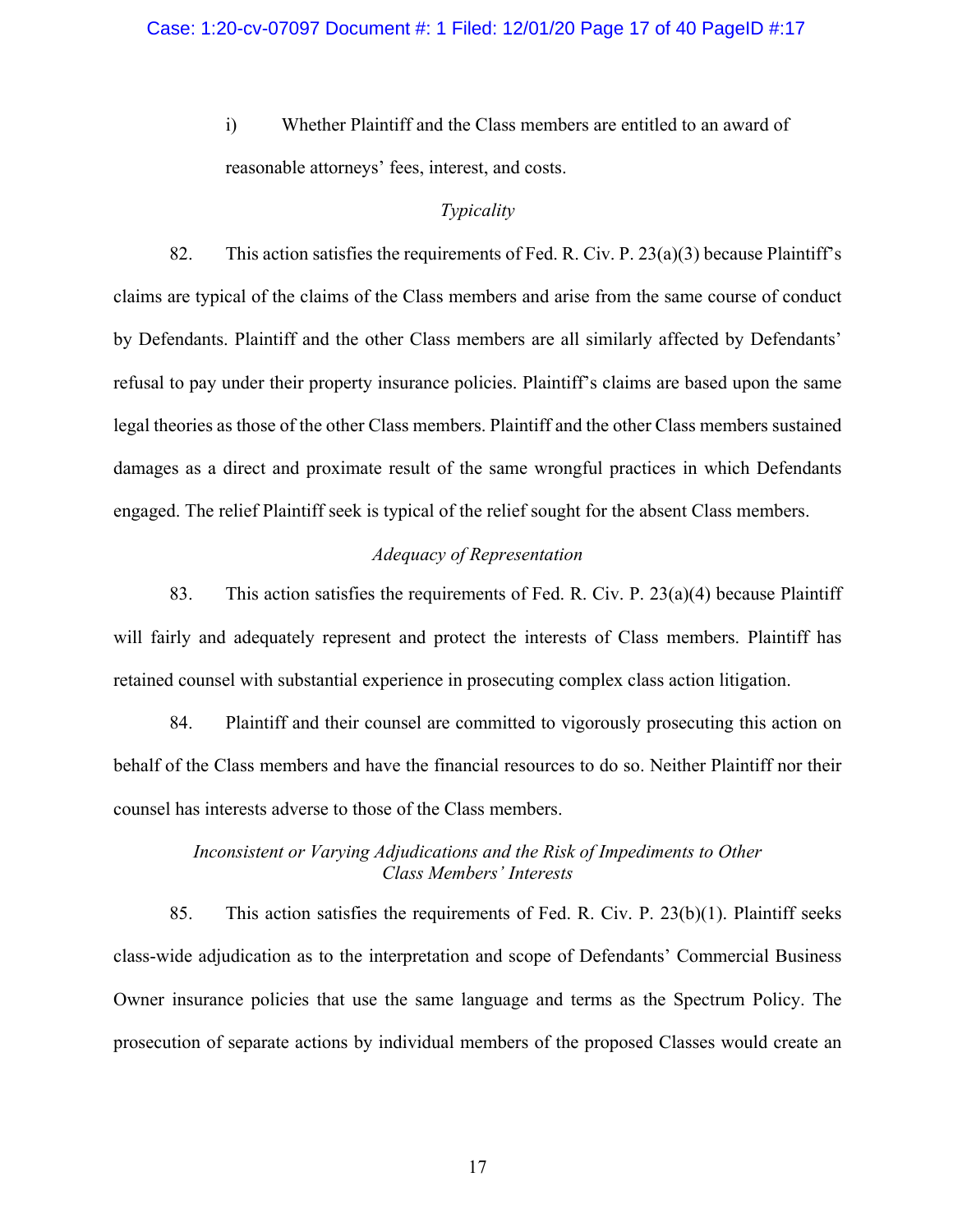### Case: 1:20-cv-07097 Document #: 1 Filed: 12/01/20 Page 18 of 40 PageID #:18

imminent risk of inconsistent or varying adjudications that would establish incompatible standards of conduct for Defendants.

# *Final Injunctive and/or Corresponding Declaratory Relief with respect to the Class is Appropriate*

86. This action satisfies the requirements of Fed. R. Civ. P. 23(b)(2) because Defendants acted or refused to act on grounds generally applicable to Plaintiff and the members of the Classes, thereby making appropriate final injunctive and/or corresponding declaratory relief with respect to the Class members. The class claims all derive directly from Defendants' systematic, uniform, capricious and arbitrary refusal to pay insureds for losses suffered due to actions taken by civil authorities to suspend or interrupt business operations in response to the pandemic associated with the spread of COVID-19. Defendants' actions or refusal to act are grounded upon the same generally applicable legal theories.

### *Superiority*

87. This action satisfies the requirements of Fed. R. Civ. P. 23(b)(3) because a class action is superior to other available methods for the fair and efficient group-wide adjudication of this controversy. The common questions of law and of fact regarding Defendants' conduct and the interpretation of the common language in their health club insurance policies predominate over any questions affecting only individual Class members.

88. Because the damages suffered by certain individual Class members may be relatively small, the expense and burden of individual litigation would make it very difficult for all individual Class members to redress the wrongs done to each of them individually, such that many Class members would have no rational economic interest in individually controlling the prosecution of specific actions, and the burden imposed on the judicial system by individual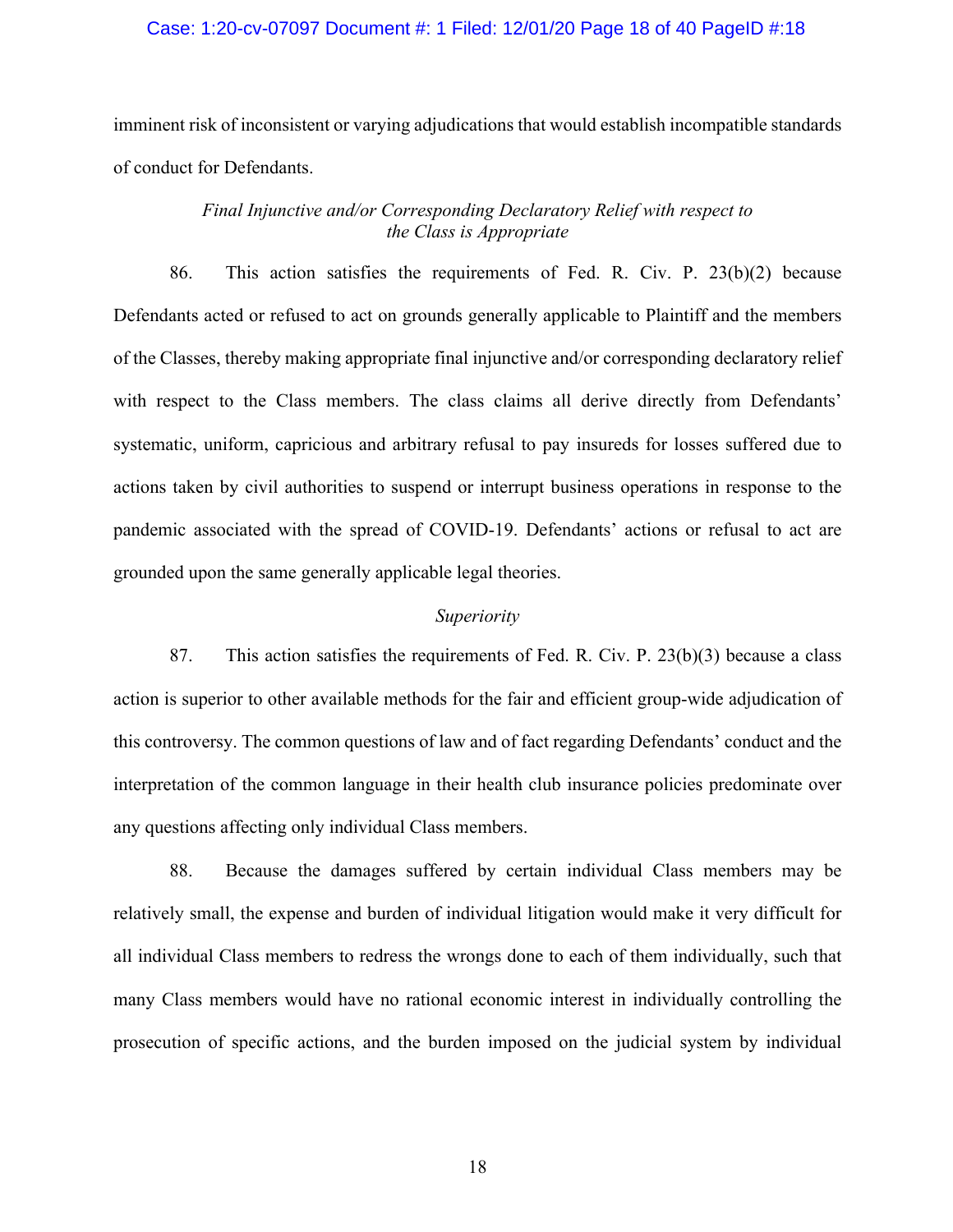### Case: 1:20-cv-07097 Document #: 1 Filed: 12/01/20 Page 19 of 40 PageID #:19

litigation by even a small fraction of the Class would be enormous, making class adjudication the superior alternative under Fed. R. Civ. P. 23(b)(3)(A).

89. The conduct of this action as a class action presents far fewer management difficulties, far better conserves judicial resources and the parties' resources, and far more effectively protects the rights of each Class member than would piecemeal litigation. Compared to the expense, burdens, inconsistencies, economic infeasibility, and inefficiencies of individualized litigation, the challenges of managing this action as a class action are substantially outweighed by the benefits to the legitimate interests of the parties, the Court, and the public of class treatment in this Court, making class adjudication superior to other alternatives, under Fed. R. Civ. P. 23(b)(3)(D).

90. Plaintiff is not aware of any obstacles likely to be encountered in the management of this action that would preclude its maintenance as a class action. Rule 23 provides the Court with authority and flexibility to maximize the efficiencies and benefits of the class mechanism and reduce management challenges. The Court may, on motion of Plaintiff or on its own determination, certify nationwide, statewide and/or multistate classes for claims sharing common legal questions; utilize the provisions of Rule  $23(c)(4)$  to certify any particular claims, issues, or common questions of fact or law for class-wide adjudication; certify and adjudicate bellwether class claims; and utilize Rule 23(c)(5) to divide any Class into subclasses.

### **CAUSES OF ACTION**

# **COUNT I: DECLARATORY JUDGMENT (On behalf of the Business Income Coverage Class)**

91. Plaintiff incorporates by reference and re-allege paragraphs 1 through 90 as though fully set forth herein.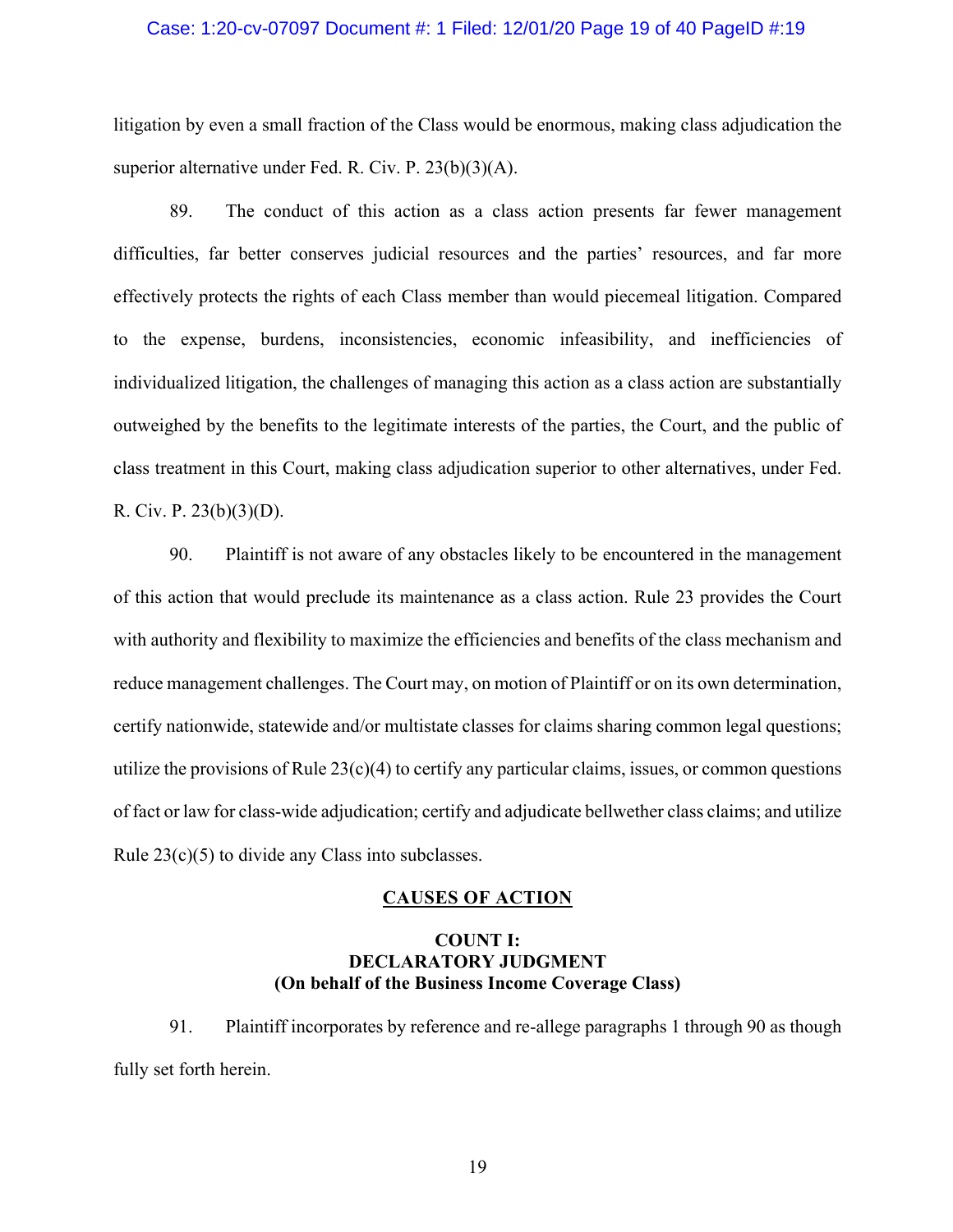### Case: 1:20-cv-07097 Document #: 1 Filed: 12/01/20 Page 20 of 40 PageID #:20

92. Plaintiff brings this Count both individually and on behalf of the other members of the Business Income Coverage Class.

93. Under 28 U.S.C. §§ 2201 and 2202, this Court has jurisdiction to declare the rights and other legal relations of the parties in dispute.

94. The Spectrum Policy, as well as the policies of other Business Income Coverage Class members, are insurance contracts under which Defendants were paid premiums in exchange for promises to pay Class members' losses for claims covered by the Spectrum Policies.

95. In the Spectrum Policy, Defendants promised to pay for losses of business income and extra expense sustained as a result of perils not excluded under the Spectrum Policy. Specifically, Defendants promised to pay for losses of business income and extra expense sustained as a result of a suspension of business operations during the period of restoration.

96. Plaintiff and Class members suffered direct physical loss of or damage to Plaintiff's insured locations and other Class members' insured premises, resulting in interruptions or suspensions of business operations at the locations. These suspensions and interruptions have caused Plaintiff and Class members to suffer losses of business income and extra expense.

97. These suspensions and interruptions, and the resulting losses, triggered business income and extra expense coverage under the Spectrum Policy and other Class members' policies.

98. Plaintiff and the other Class members have complied with all applicable provisions of their respective policies, including payment of premiums.

99. Defendants, without justification, deny that the Plaintiff's Spectrum Policy and other Class members' policies provide coverage for these losses.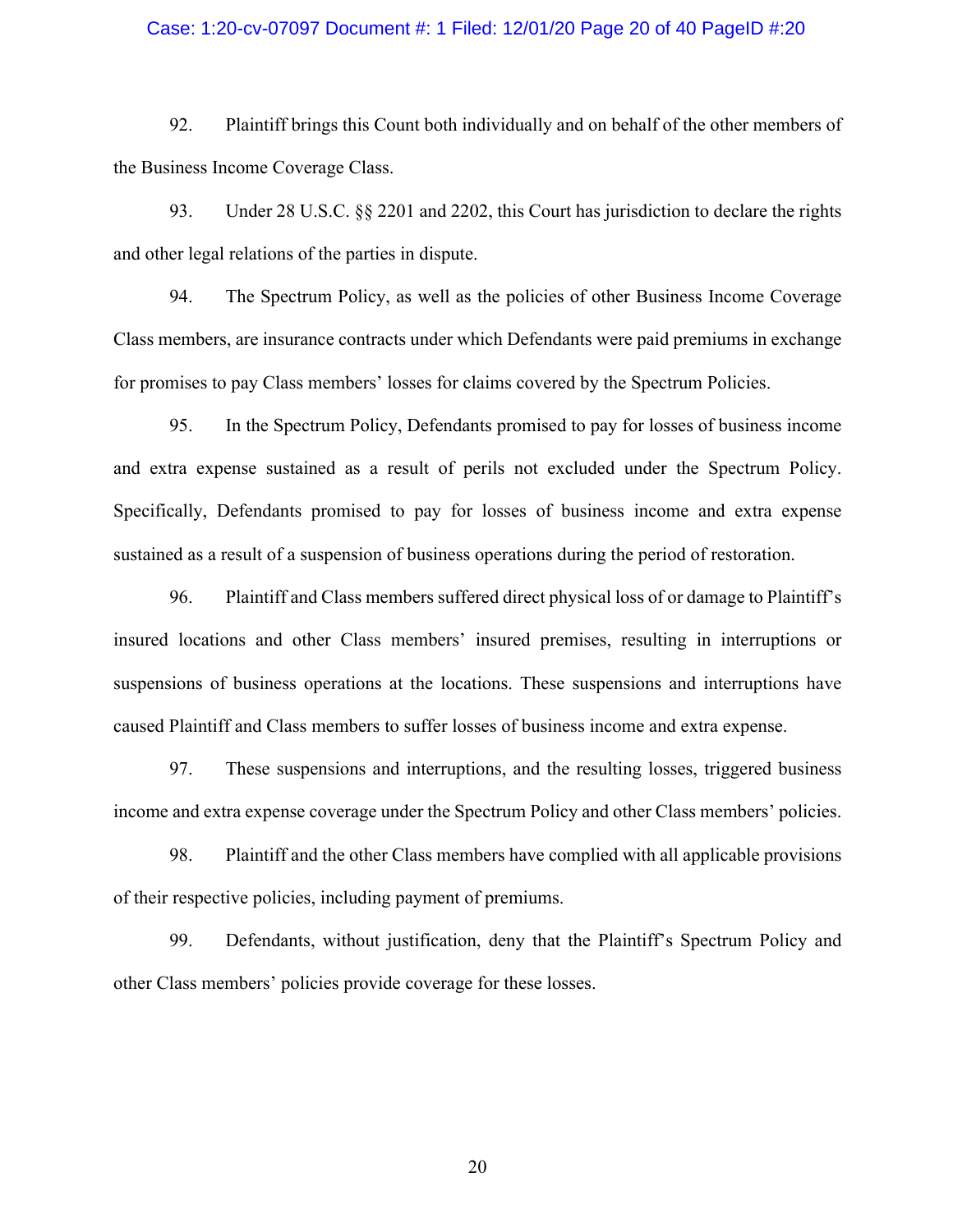### Case: 1:20-cv-07097 Document #: 1 Filed: 12/01/20 Page 21 of 40 PageID #:21

100. Plaintiff seeks a Declaratory Judgment that its Spectrum Policy and other Class members' policies provide coverage for the losses of business income and extra expense attributable to the facts set forth above.

101. An actual case or controversy exists regarding Plaintiff's and other Class members' rights and Defendants' obligations to reimburse Plaintiff and other Class members for the full amount of these losses. Accordingly, the Declaratory Judgment sought is justiciable.

**WHEREFORE**, Plaintiff requests that this Court enter a Declaratory Judgment declaring that the Spectrum Policy and other Class members' policies provide coverage for Class members' losses of business income.

# **COUNT II: BREACH OF CONTRACT (On behalf of the Business Income Coverage Class)**

102. Plaintiff incorporates by reference and re-allege paragraphs 1 through 90 as though fully set forth herein.

103. Plaintiff brings this Count both individually and on behalf of the other members of the Business Income Coverage Class.

104. The Spectrum Policy, as well as the policies of other Business Income Coverage Class members, are insurance contracts under which Defendants were paid premiums in exchange for promises to pay Class members' losses for claims covered by the policies.

105. In the Spectrum Policy, Defendants promised to pay for losses of business income and extra expense incurred as a result of perils not excluded under the Spectrum Policy. Specifically, Defendants promised to pay for losses of business income and extra expense sustained as a result of a suspension of business operations during the period of restoration.

106. Plaintiff and Class members have suffered a direct physical loss of or damage to Plaintiff's insured locations and other Class members' insured premises as a result of interruptions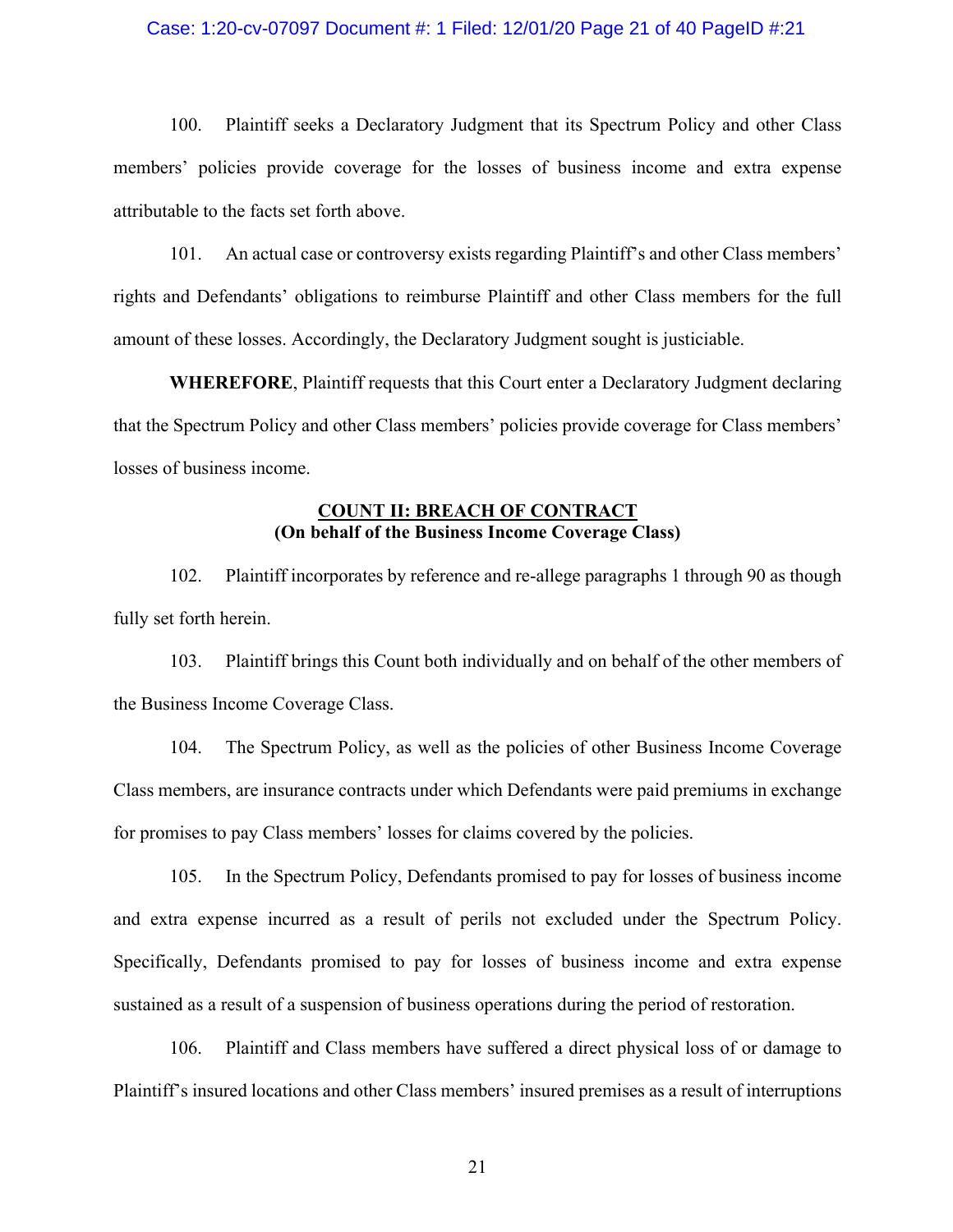### Case: 1:20-cv-07097 Document #: 1 Filed: 12/01/20 Page 22 of 40 PageID #:22

or suspensions of business operations at these premises. These interruptions and suspensions have caused Class members to suffer losses of business income and extra expense.

107. These losses triggered business income and extra expense coverage under both the Spectrum Policies and other Class members' policies.

108. Plaintiff and the other Class members have complied with all applicable provisions of their respective policies, including payment of premiums.

109. Defendants, without justification and in bad faith, has denied coverage and refused performance under the Spectrum Policy and other Class members' policies by denying coverage for these losses and expenses. Accordingly, Defendants are in breach of the Spectrum Policy and other Class members' policies.

110. As a result of Defendants' breaches of the Spectrum Policy and other Class members' policies, Plaintiffs and other Class members have suffered actual and substantial damages for which Defendants are liable.

**WHEREFORE**, Plaintiff, both individually and on behalf of other Class members, seeks compensatory damages resulting from Defendants' breaches of the Spectrum Policy and other Class Members' policies and seeks all other relief deemed appropriate by this Court.

# **COUNT III: BAD FAITH BREACH OF CONTRACT AND THE DUTY OF GOOD FAITH AND FAIR DEALING (On behalf of the Business Income Coverage Class)**

111. Plaintiff incorporates by reference and re-allege paragraphs 1 through 90 as though fully set forth herein.

112. Plaintiff brings this Count both individually and on behalf of the other members of the Business Income Coverage Class.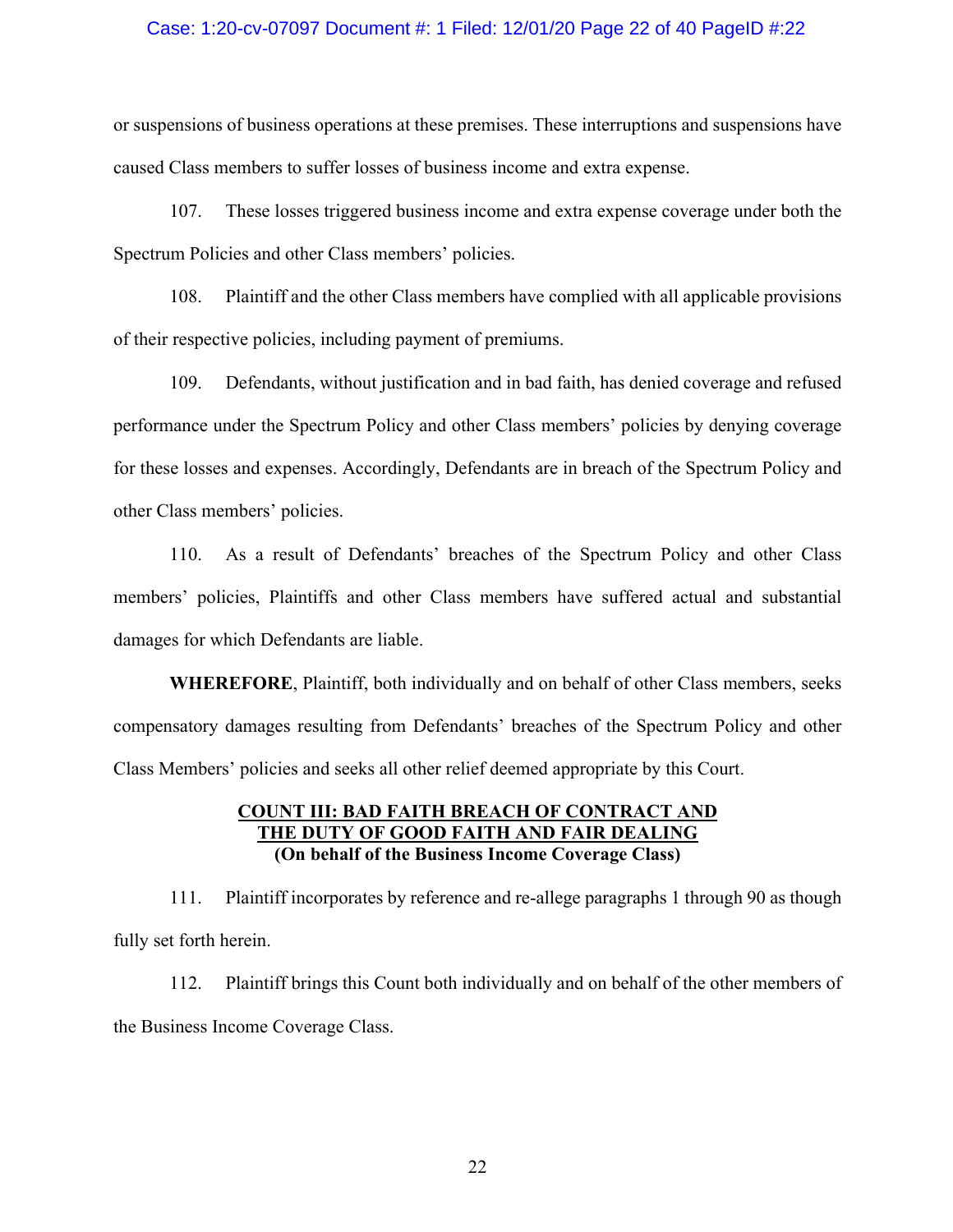#### Case: 1:20-cv-07097 Document #: 1 Filed: 12/01/20 Page 23 of 40 PageID #:23

113. The Spectrum Policy, as well as the policies of other Business Income Coverage Class members, are insurance contracts under which Defendants were paid premiums in exchange for promises to pay Class members' losses for claims covered by the Spectrum Policy.

114. In the Spectrum Policy, Defendants promised to pay for losses of business income and extra expense incurred as a result of perils not excluded under the Spectrum Policy. Specifically, Defendants promised to pay for losses of business income and extra expense sustained as a result of a suspension of business operations during the period of restoration.

115. Plaintiff and Class members suffered an actual loss of business income and extra expense to the necessary suspension of Plaintiff's and other Class members' business operations at insured premises and said suspension(s) were caused by direct physical loss of and damage to Plaintiff's and other Class members' insured premises caused by or resulting from COVID-19 disease and/or pandemic, both of which are Covered Causes of Loss under the Spectrum Policy and other Class members' policies. These actual losses, therefore, triggered Business Income and Extra Expense coverage under both the Spectrum Policy and other Class members' policies.

116. COVID-19 disease and COVID-19 pandemic were direct, physical and foreseeable causes of loss under the Spectrum Policy and other Class members' policies and they each caused, and/or resulted in, dangerous physical conditions at, and physical injuries to, the Plaintiff's and other Class members' insured premises and property immediately adjacent to each. COVID-19 disease and COVID-19 pandemic pose a serious risk to and endanger(ed) the public's health, safety and property and rendered the Plaintiff's and other Class members' insured premises unusable and/or uninhabitable; thus, mandating a suspension of business operations.

117. These losses and expenses are not excluded from coverage under the Spectrum Policy. Because the Spectrum Policy is an all-risk policy, and Covered Causes of Loss are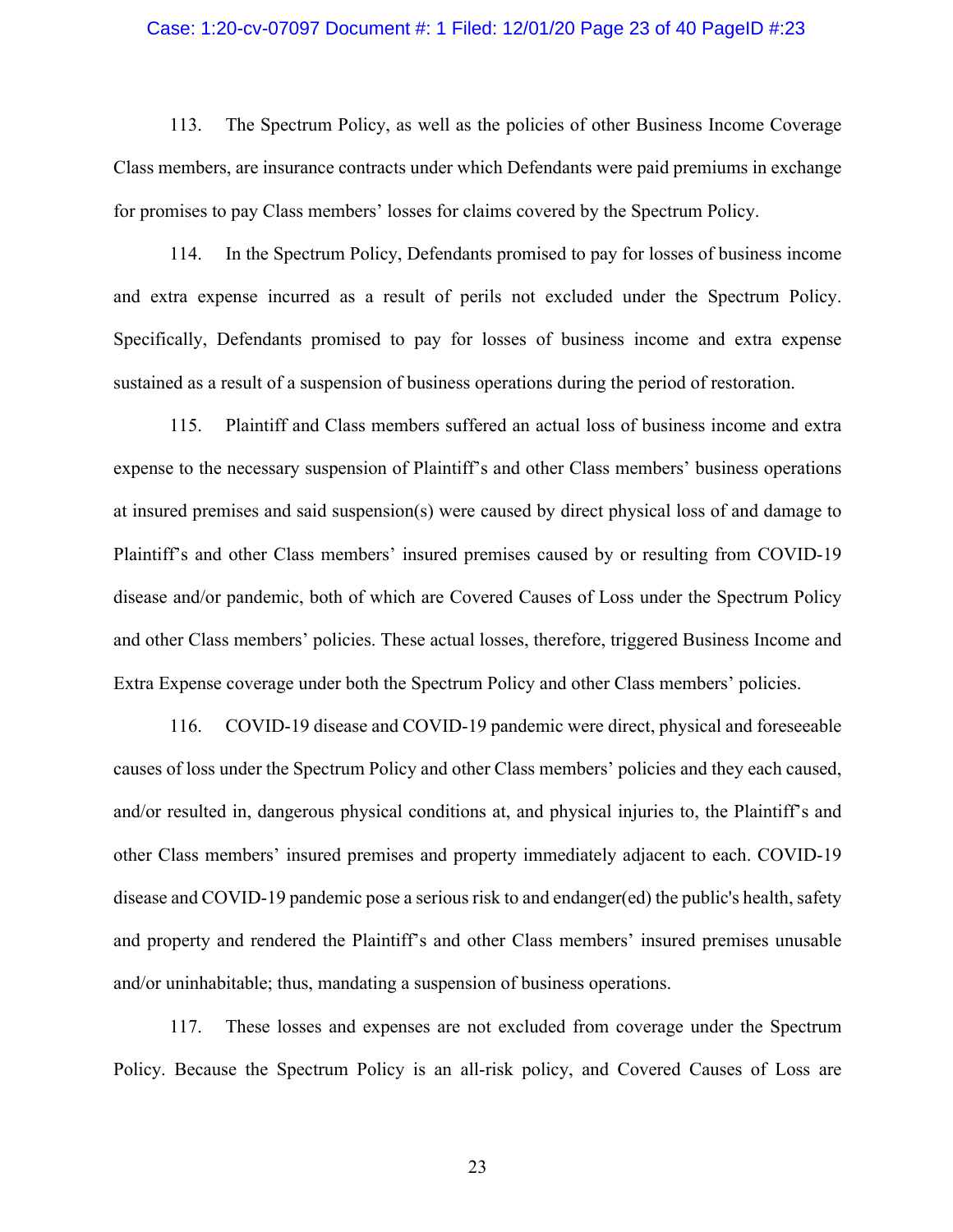#### Case: 1:20-cv-07097 Document #: 1 Filed: 12/01/20 Page 24 of 40 PageID #:24

determined by exclusions, COVID-19 disease and COVID-19 pandemic are Covered Causes of Loss since neither disease nor pandemic are excluded Business Income and Extra Expense coverage.

118. Furthermore, COVID-19 disease and COVID-19 pandemic caused direct physical loss and damage to the Plaintiff's various business premises and the other Class Members' insured premises resulting in dangerous physical conditions, the nature of such loss and damage to property having been recognized by civil authorities in Orders addressing COVID-19.

119. Plaintiff and the other Class members have complied with all applicable provisions of their respective policies, including payment of premiums.

120. The actions of the Defendants give rise to a cause of action for bad faith breach of contract and the duty of good faith and fair dealing as Plaintiff and other Class members were covered under Plaintiff's Spectrum Policy, as well as the policies of other Business Income Coverage Class members, and the Defendants have breached the terms of said policies by denying business income and extra expense coverage to the Plaintiffs and other Class members. Defendants' actions in breaching the terms of the Spectrum Policy and the other Class Members' policies, in bad faith, have proximately caused damages to Plaintiff and other Class members, and the damages were reasonably foreseeable to the Defendants.

121. It appears that the Defendants' conduct was performed because they placed their own financial interests before the Plaintiff's and other Class Members' financial interests.

122. Further, the actions of the Defendants in denying business income and extra expense coverage to the Plaintiff and other Class Members were done so without any legitimate basis or arguable reason and constitute intentional and/or malicious conduct or gross negligence and reckless disregard.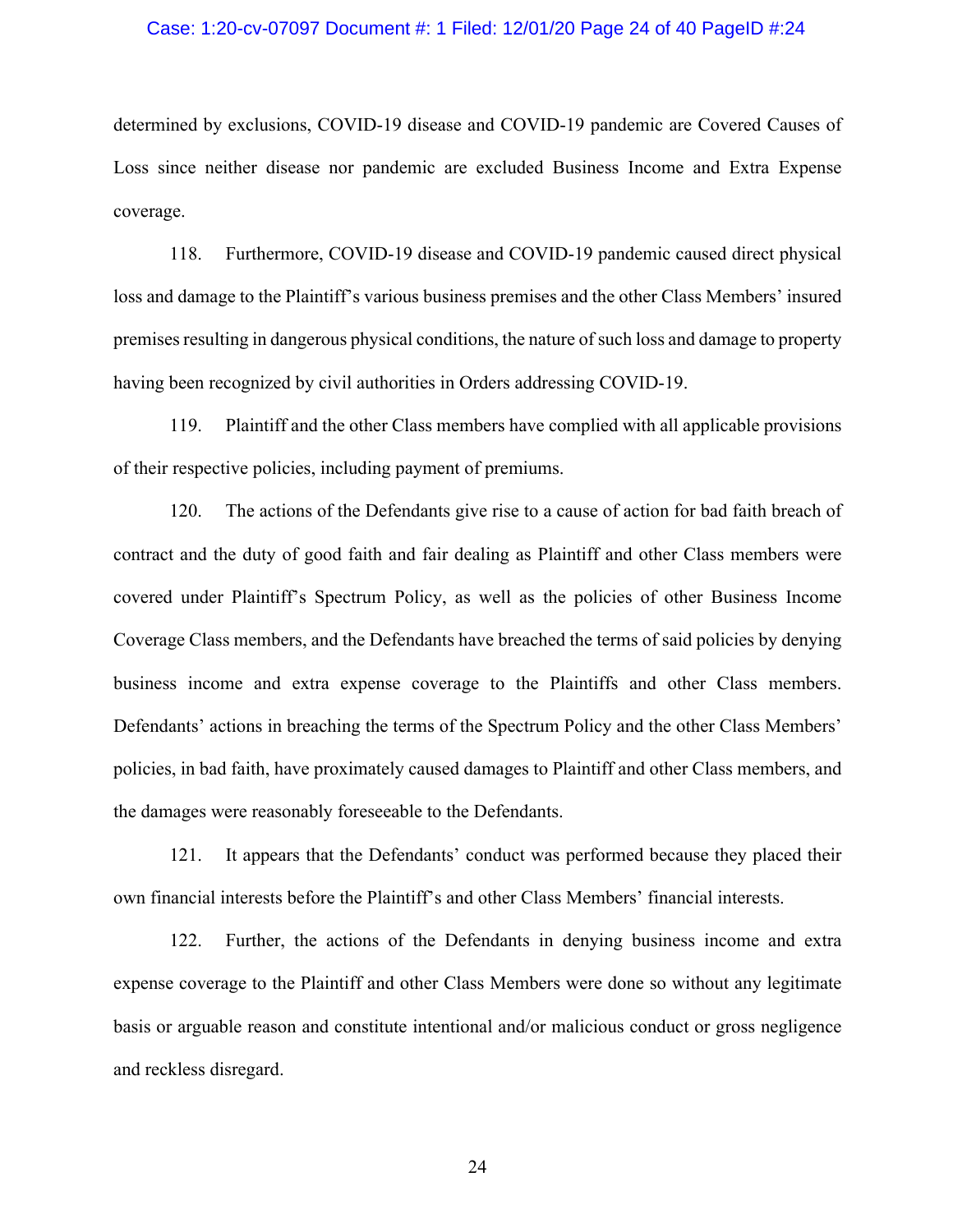#### Case: 1:20-cv-07097 Document #: 1 Filed: 12/01/20 Page 25 of 40 PageID #:25

123. Implied in the Spectrum Policy and the other Class Members' policies is a duty of good faith and fair dealing with respect to conduct encompassed by contractual relations. Defendants' conduct as aforesaid breached the duty of good faith and fair dealing which further gives rise to the tort of bad faith for the breach of contract.

124. Defendants, at all times relevant hereto, owed Plaintiff and other Class Members a duty to exercise good faith and an obligation to deal fairly with them; however, the denial of business income and extra expense coverage by Defendants constituted a bad faith breach of contract and was totally made with only the Defendants' best interests in mind and in total disregard of the contractual rights of Plaintiff and other Class Members.

125. Defendants' bad faith material breach(es) of the Spectrum Policy, as well as other Class members' policies, have resulted in actual and substantial damages to the Plaintiff and Business Income Coverage Class members, depriving all of the benefit of their bargain, and represents, in addition to warranting contractual damages, incidental damages and consequential damages, an independent tort entitling Plaintiff and other Class Members to punitive damages in an amount which will punish the Defendants for their intentional, grossly negligent, and/or reckless conduct as well as to deter Defendants and others from similar misconduct in the future.

**WHEREFORE**, Plaintiff, both individually and on behalf of other Class members, seeks compensatory damages, contractual damages, incidental damages, consequential damages, and punitive damages, resulting from Defendants' bad faith breach(es) of the Spectrum Policy and other Class Members' policies and seek all other relief deemed appropriate by this Court.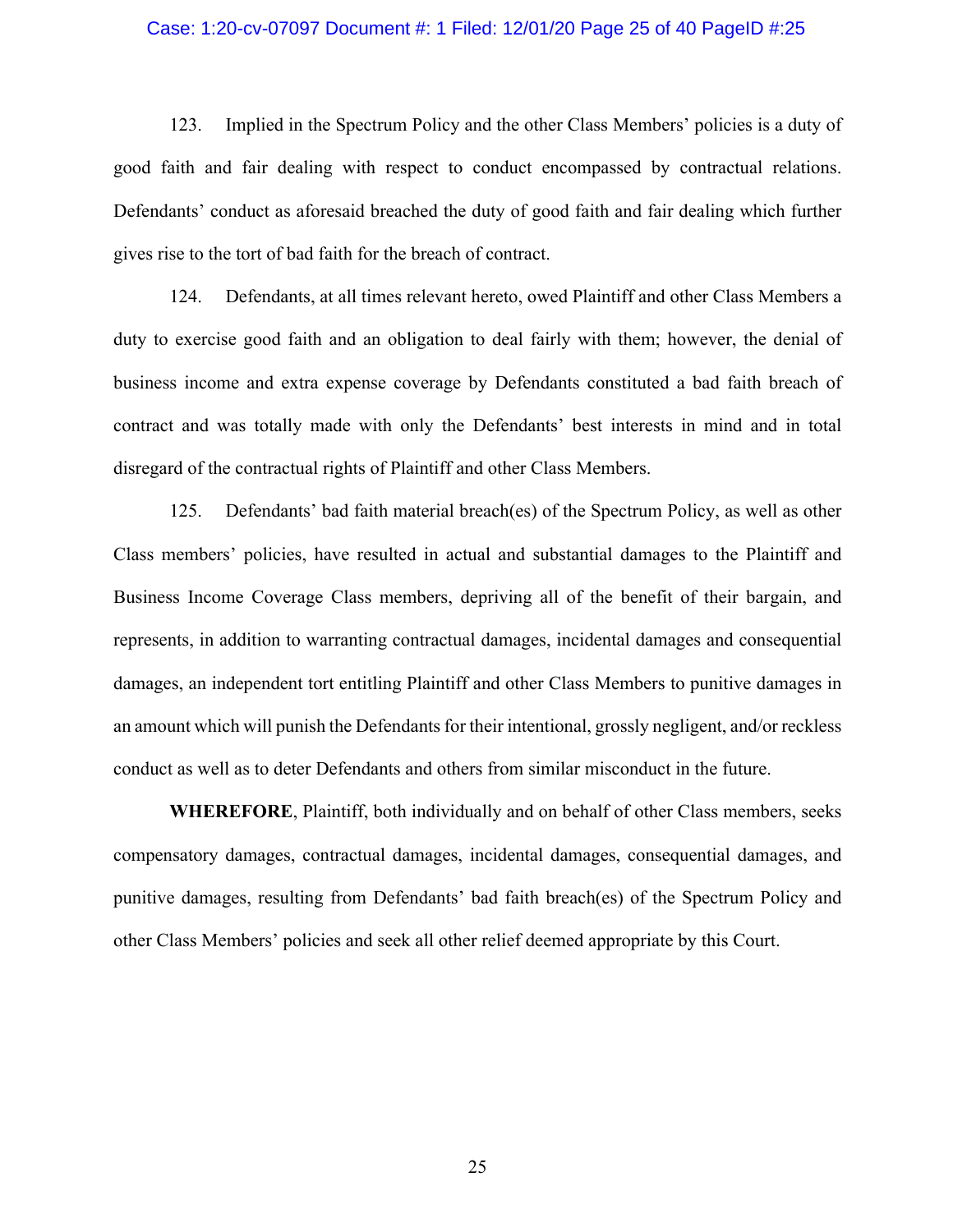# **COUNT IV: DECLARATORY JUDGMENT (On behalf of the Extended Business Income Coverage Class)**

126. Plaintiff incorporates by reference and re-allege paragraphs 1 through 90 as though fully set forth herein.

127. Plaintiff brings this Count both individually and on behalf of the other members of the Extended Business Income Coverage Class.

128. Under 28 U.S.C. §§ 2201 and 2202, this Court has jurisdiction to declare the rights and other legal relations of the parties in dispute.

129. The Spectrum Policy and the policies of other Extended Business Income Coverage Class members are insurance contracts under which Defendants were paid premiums in exchange for promises to pay Class members' losses for claims covered by the respective policies.

130. Specifically, Defendants promised to pay for extended business income for losses incurred by Plaintiff and other Class members during the period of restoration that the insureds would not have incurred if there had been no loss or damage to the insured premises. Extended business income included income to avoid or minimize the suspension of business, continue operations, and to repair or replace property.

131. Plaintiff and Class members suffered direct physical loss of or damage to Plaintiff's locations and other Class members' insured premises, resulting in suspensions or interruptions of business operations at these premises. As a result, Plaintiff and other Class members have incurred losses, as defined in the Spectrum Policy and other Class members' policies.

132. These losses triggered Extended Business Income coverage under the Spectrum Policy and other Class members' policies.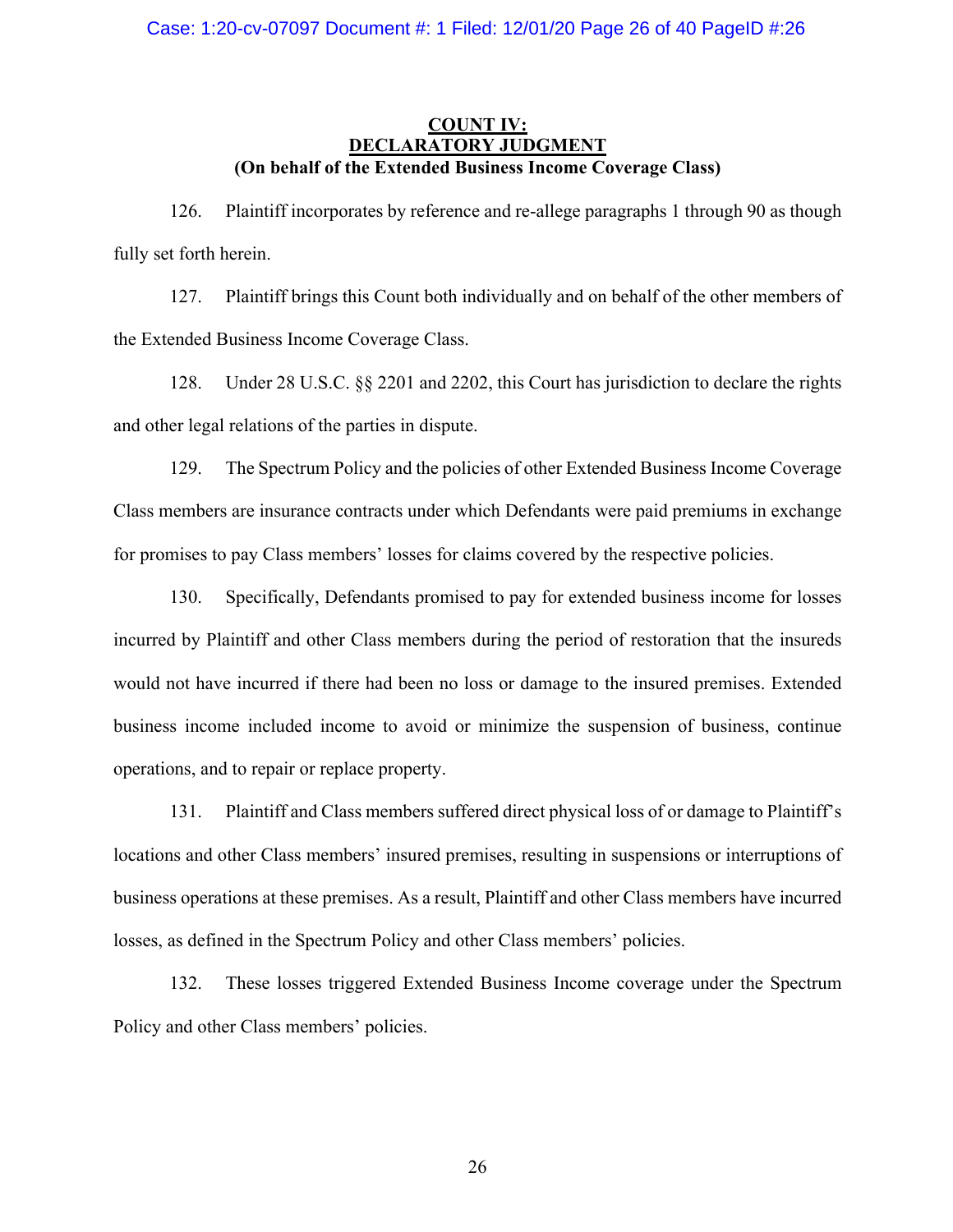### Case: 1:20-cv-07097 Document #: 1 Filed: 12/01/20 Page 27 of 40 PageID #:27

133. Plaintiff and the other Class members have complied with all applicable provisions of their respective policies, including payment of premiums.

134. Defendants, without justification, deny that the Spectrum Policy and other Class members' policies provide coverage for Extended Business Income.

135. Plaintiff, both individually and on behalf of the other members of the Extended Business Income Coverage Class, seeks a Declaratory Judgment that the Spectrum Policy, and those of other members of the Extended Business Income Coverage Class, provides coverage for these extended business income.

136. An actual case or controversy exists regarding Class members' rights and Defendants' obligations under Class members' policies to reimburse Class members for extended business income. Accordingly, the Declaratory Judgment sought is justiciable.

**WHEREFORE**, Plaintiff requests that this Court enter a Declaratory Judgment declaring that the Spectrum Policy and other Class members' policies provide coverage for Class members' extended business income losses.

# **COUNT V: BREACH OF CONTRACT (On behalf of the Extended Business Income Coverage Class)**

137. Plaintiffs incorporate by reference and re-allege paragraphs 1 through 90 as though fully set forth herein.

138. Plaintiff brings this Count individually and on behalf of the other members of the Extended Business Income Coverage Class.

139. The Spectrum Policy, as well as the policies of other Extended Business Income Coverage Class members, are insurance contracts under which Defendants were paid premiums in exchange for promises to pay Class members' losses for claims covered by the policies.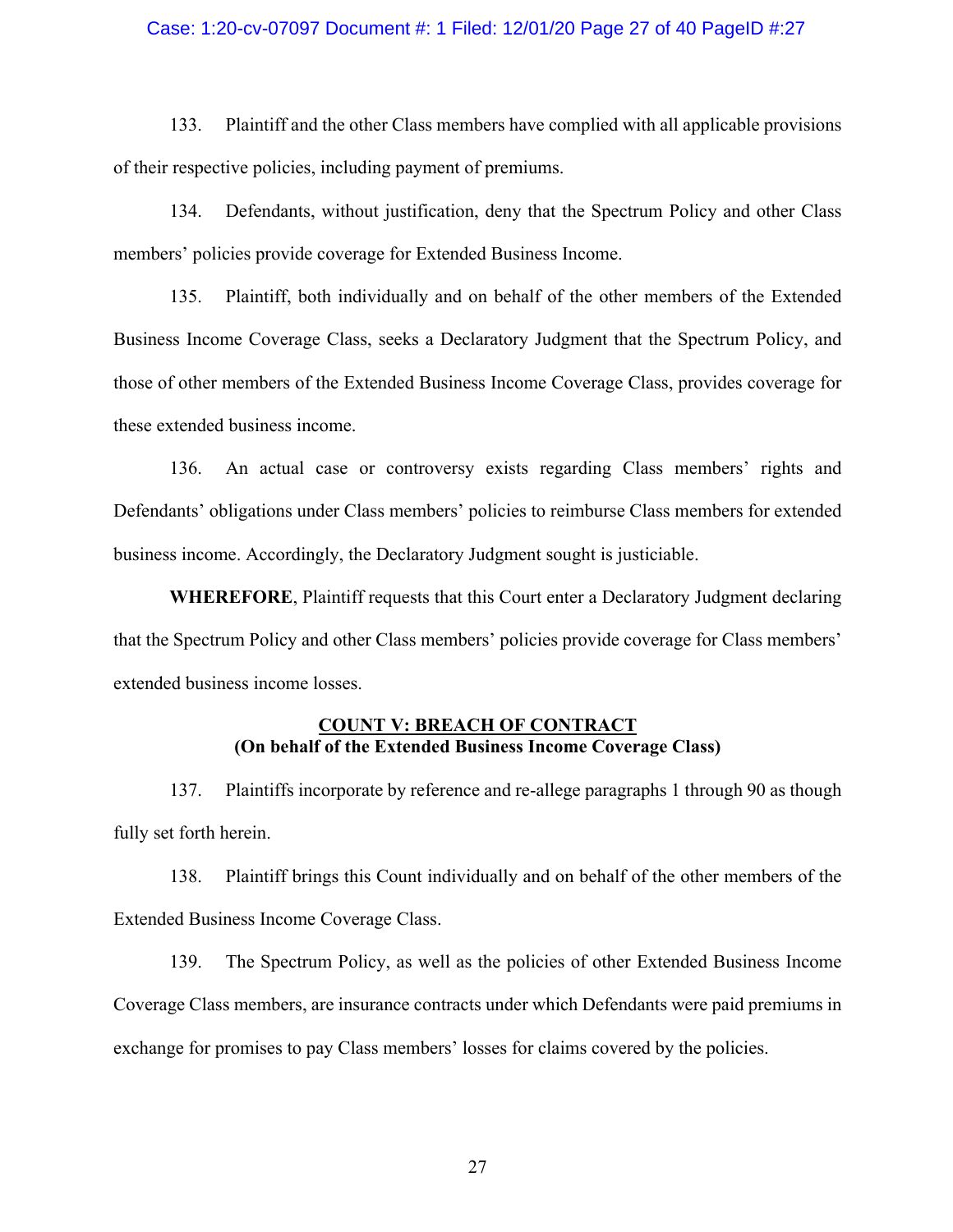#### Case: 1:20-cv-07097 Document #: 1 Filed: 12/01/20 Page 28 of 40 PageID #:28

140. Specifically, Defendants promised to pay for extended business income for losses incurred by Plaintiff and other Class members during the period of restoration that the insureds would not have incurred if there had been no loss or damage to the insured premises. Extended business income losses included income to avoid or minimize the suspension of business, continue operations, and to repair or replace property.

141. Plaintiff and Class members suffered direct physical loss of or damage to the Plaintiff's insured locations and other Class members' insured premises, resulting in suspensions and interruptions of business operations at these premises. These suspensions and interruptions have caused Class members to incur Extra Expenses.

142. These expenses triggered extended business income coverage under the Spectrum Policy and other Class members' policies.

143. Plaintiff and the other Class members have complied with all applicable provisions of the Spectrum Policy, including payment of premiums.

144. Defendants, without justification and in bad faith, have denied coverage and refused performance extended business income. Accordingly, Defendants are in breach of the Spectrum Policy and other Class members' policies.

145. As a result of Defendants' breaches of the Spectrum Policy and other Class members' policies, Plaintiff and other Class members have suffered actual and substantial damages for which Defendants are liable.

**WHEREFORE**, Plaintiff, individually and on behalf of other Class members, seeks compensatory damages resulting from Defendants' breaches of the Spectrum Policy and other Class Members' policies and seek all other relief deemed appropriate by this Court.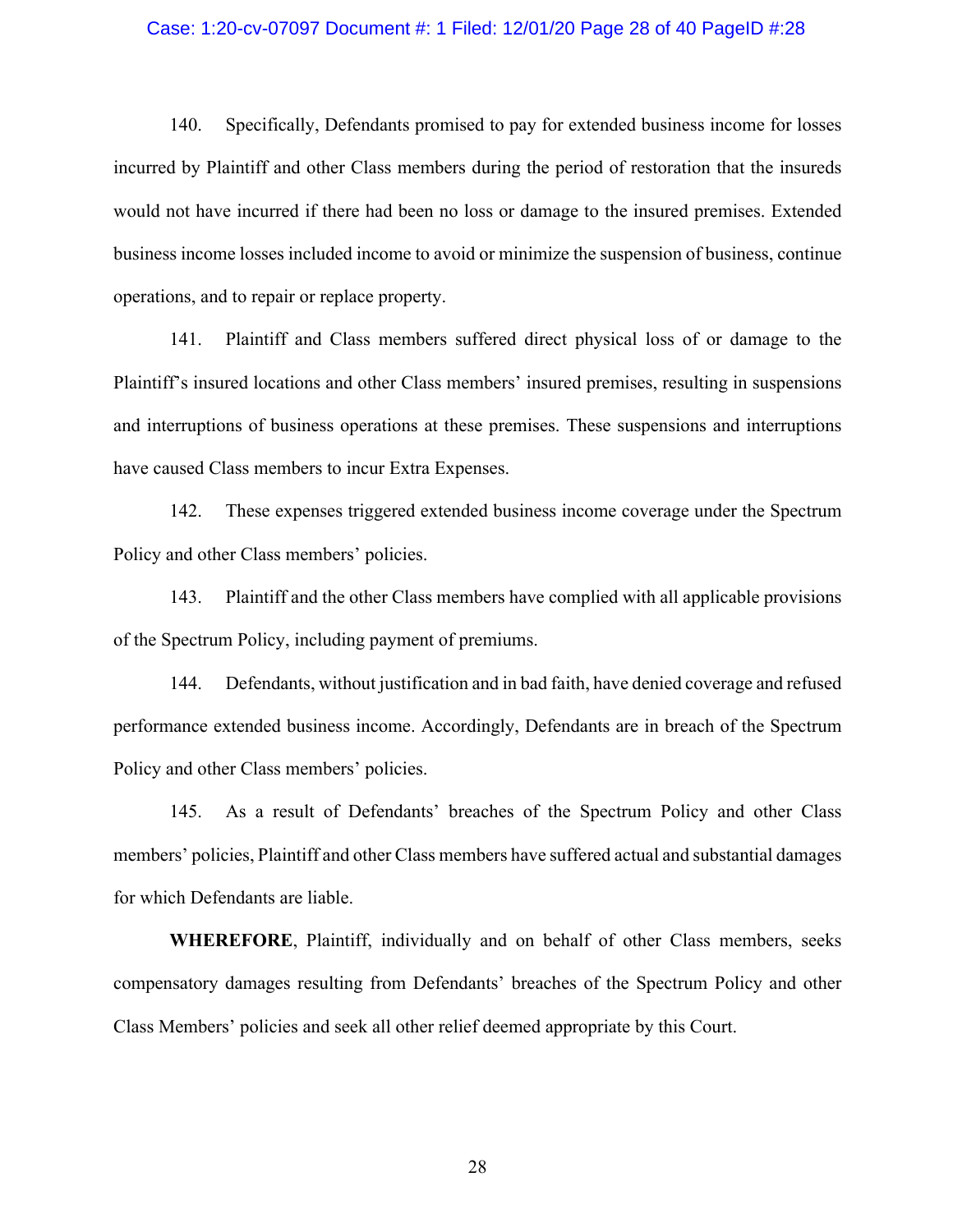# **COUNT VI: BAD FAITH BREACH OF CONTRACT AND THE DUTY OF GOOD FAITH AND FAIR DEALING (On behalf of the Extended Business Income Coverage Class)**

146. Plaintiff incorporates by reference and re-allege paragraphs 1 through 90 as though fully set forth herein.

147. Plaintiff brings this Count both individually and on behalf of the other members of the Extended Business Income Coverage Class.

148. The Spectrum Policy and the policies of other Extended Business Income Coverage Class members are insurance contracts under which Defendants were paid premiums in exchange for promises to pay Class members' losses for claims covered by the policies.

149. In the Spectrum Policy, Defendants promised to pay extended business income for losses, pursuant to the Specialty Property Coverage Form's Extended Business Income *provision* contained the Spectrum Policy and other Class Members' policies, incurred as a result of perils not excluded under the policies. Specifically, Defendants promised to pay for losses of Extended Business Income sustained as a result of a suspension of business operations during the period of restoration.

150. Plaintiff and Class members suffered an actual loss of business income due to the necessary Suspension of Plaintiff's and other Class members' business operations at insured premises and said suspension(s) were caused by direct physical loss of and damage to Plaintiff's and other Class members' insured premises caused by or resulting from COVID-19 disease and/or pandemic, both of which are Covered Causes of Loss under the Spectrum Policy and other Class members' policies. These actual losses, therefore, triggered Specialty Property Coverage Form's Extended Business Income coverage under both the Spectrum Policy and other Class members' policies.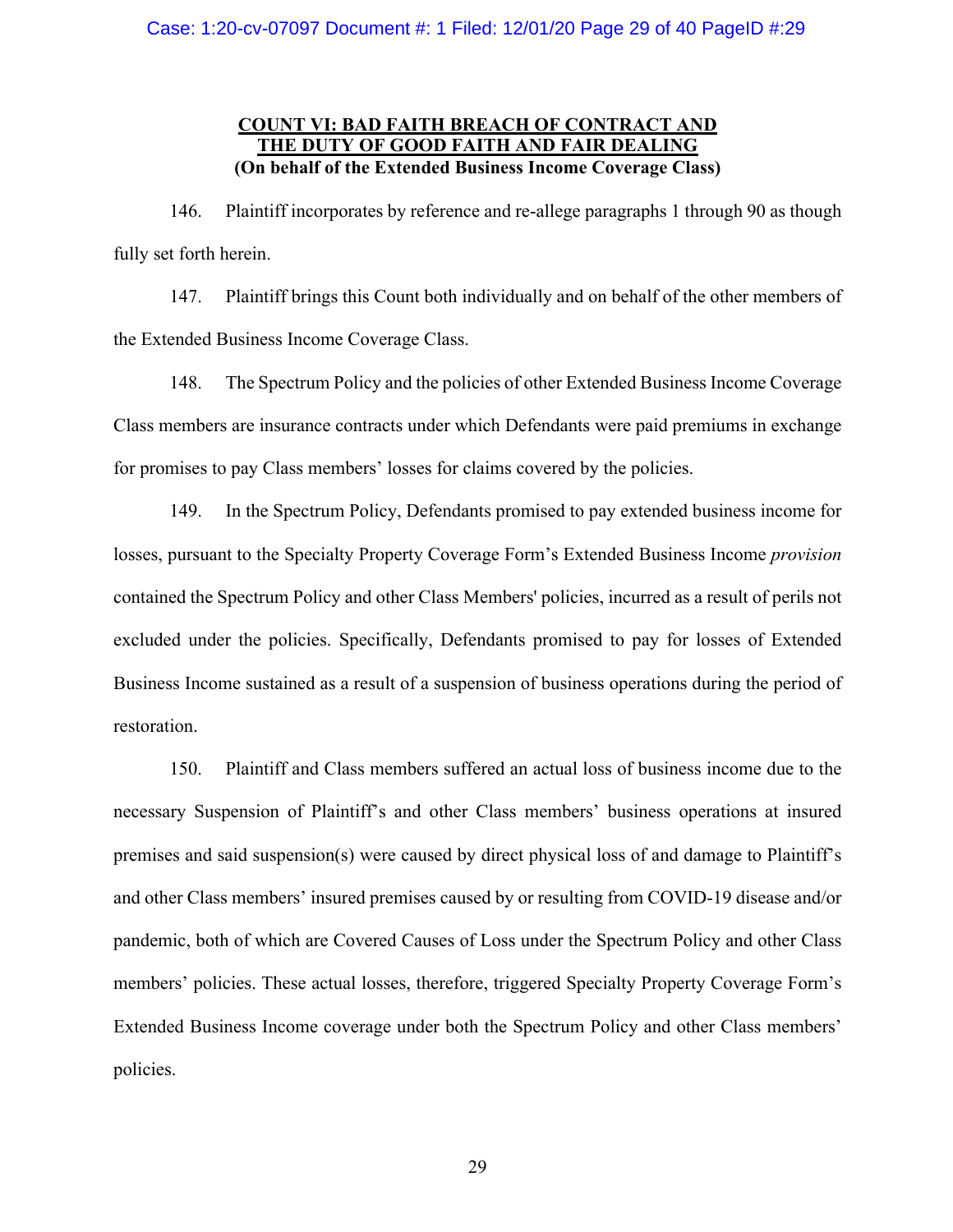#### Case: 1:20-cv-07097 Document #: 1 Filed: 12/01/20 Page 30 of 40 PageID #:30

151. COVID-19 disease and COVID-19 pandemic were direct, physical and foreseeable causes of loss under the Spectrum Policy and other Class members' policies and they each caused, and/or resulted in, dangerous physical conditions at, and physical injuries to, the Plaintiff's and other Class members' insured premises and property immediately adjacent to each. COVID-19 disease and COVID-19 pandemic pose a serious risk to and endanger(ed) the public's health, safety and property and rendered the Plaintiff's and other Class members' insured premises unusable and/or uninhabitable; thus, mandating a suspension of business operations.

152. These losses and expenses are not excluded from coverage under the Spectrum Policy. Because the Spectrum Policy is an all-risk policy, and Covered Causes of Loss are determined by exclusions, COVID-19 disease and COVID-19 pandemic are Covered Causes of Loss since neither disease nor pandemic are excluded under Extended Business Income coverage.

153. Furthermore, COVID-19 disease and COVID-19 pandemic caused direct physical loss and damage to the Plaintiff's various business premises and the other Class Members' insured premises resulting in dangerous physical conditions, the nature of such loss and damage to property having been recognized by civil authorities in Orders addressing COVID-19.

154. Plaintiff and the other Class members have complied with all applicable provisions of their respective policies, including payment of premiums.

155. The actions of the Defendants give rise to a cause of action for bad faith breach of contract and the duty of good faith and fair dealing as Plaintiff and other Class members were covered under the Spectrum Policy, as well as the policies of other Extended Business Income Coverage Class members, and the Defendants have breached the terms of said policies by denying extended business income coverage to the Plaintiff and other Class members. Defendants' actions in breaching the terms of the Spectrum Policy and the other Class Members' policies, in bad faith,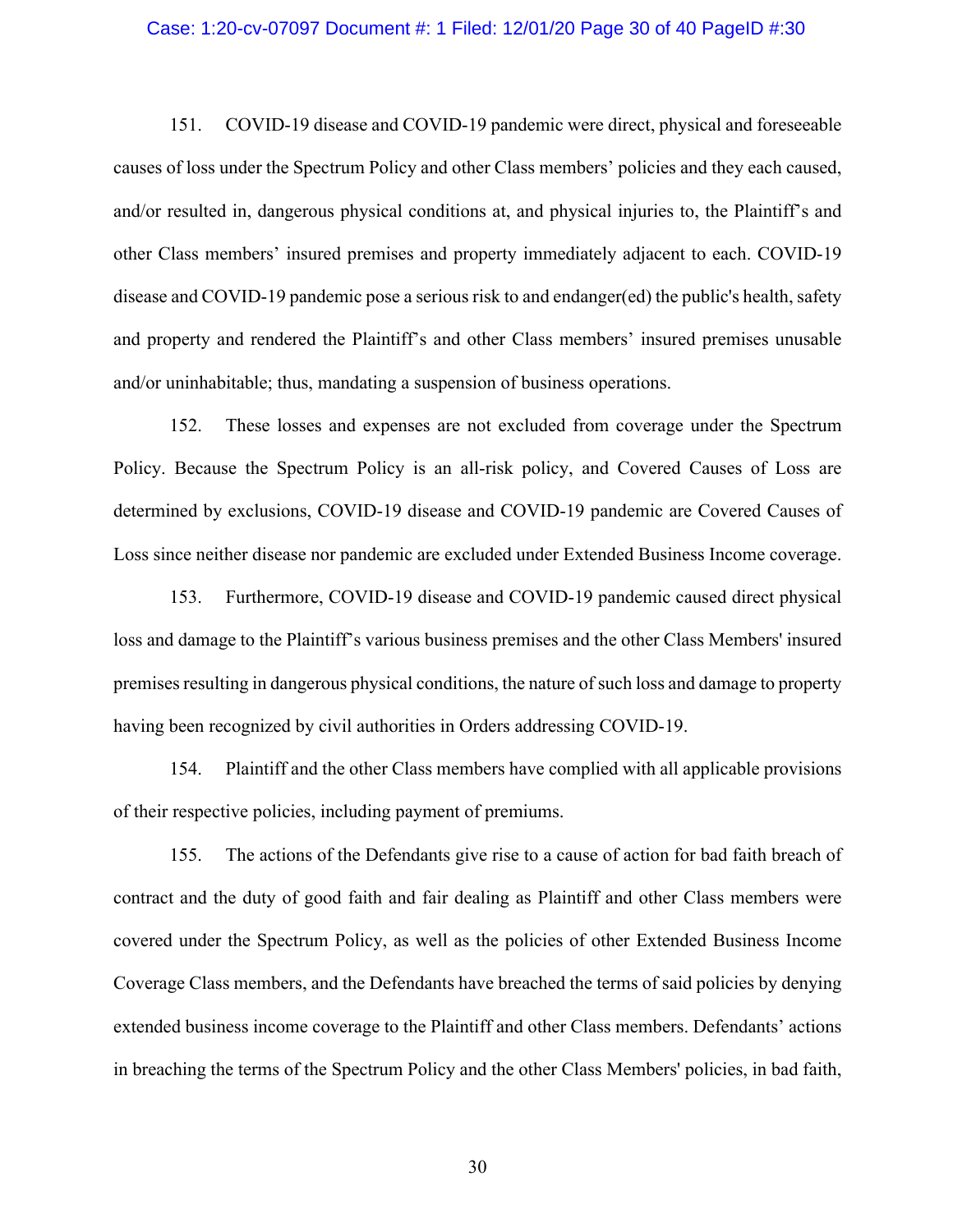### Case: 1:20-cv-07097 Document #: 1 Filed: 12/01/20 Page 31 of 40 PageID #:31

have proximately caused damages to Plaintiffs and other Class members and the damages were reasonably foreseeable to the Defendants.

156. It appears that the Defendants' conduct was performed because they placed their own financial interests before the Plaintiff's and other Class Members' financial interests.

157. Further, the actions of the Defendants in denying extended business income coverage to the Plaintiff and other Class Members were done so without any legitimate basis or arguable reason and constitute intentional and/or malicious conduct or gross negligence and reckless disregard.

158. Implied in the Spectrum Policy and the other Class Members' policies is a duty of good faith and fair dealing with respect to conduct encompassed by contractual relations. Defendants' conduct as aforesaid breached the duty of good faith and fair dealing which further gives rise to the tort of bad faith for the breach of contract.

159. Defendants, at all times relevant hereto, owed Plaintiff and other Class Members a duty to exercise good faith and an obligation to deal fairly with them; however, the denial of extended business income coverage by Defendants constituted a bad faith breach of contract and was totally made with only the Defendants' best interests in mind and in total disregard of the contractual rights of Plaintiffs and other Class Members.

160. Defendants' bad faith material breach(es) of the Spectrum Policy, as well as other Class members' policies, has resulted in actual and substantial damages to the Plaintiff and Extended Business Income Coverage Class members, depriving all of the benefit of their bargain, and represents, in addition to warranting contractual damages, incidental damages, and consequential damages, an independent tort entitling Plaintiff and other Class Members to punitive damages in an amount which will punish the Defendants for their intentional, grossly negligent,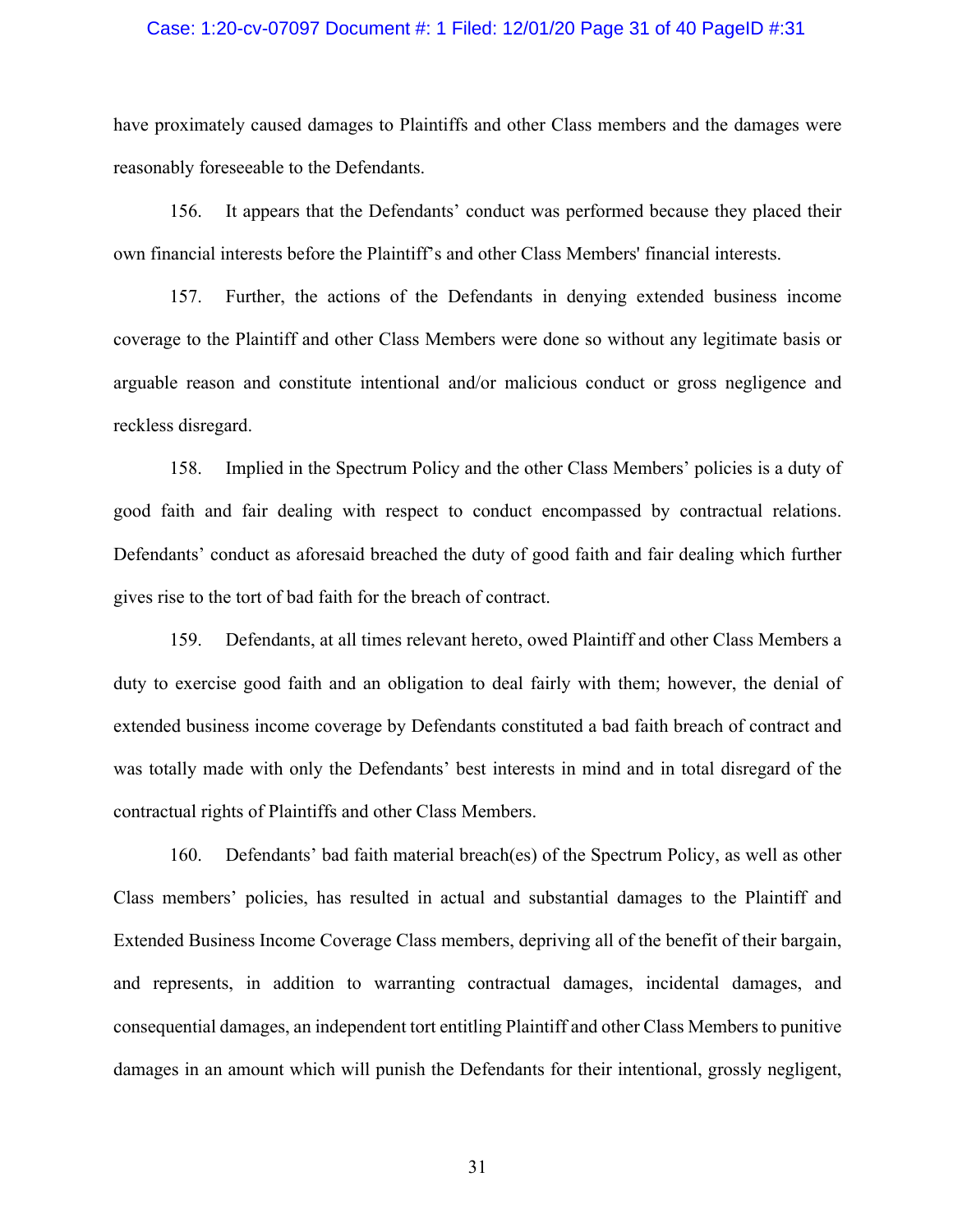### Case: 1:20-cv-07097 Document #: 1 Filed: 12/01/20 Page 32 of 40 PageID #:32

and/or reckless conduct as well as to deter Defendants and others from similar misconduct in the future.

**WHEREFORE**, Plaintiff, both individually and on behalf of other Class members, seeks compensatory damages, contractual damages, incidental damages, consequential damages, and punitive damages, resulting from Defendants' bad faith breach(es) of the Spectrum Policy and other Class Members' policies and seek all other relief deemed appropriate by this Court.

### **COUNT VII: DECLARATORY JUDGMENT (On behalf of the Civil Authority Coverage Class)**

161. Plaintiff incorporates by reference and re-allege paragraphs 1 through 90 as though fully set forth herein.

162. Plaintiff brings this Count both individually and on behalf of the other members of the Civil Authority Coverage Class. 112. Under 28 U.S.C. §§ 2201 and 2202, this Court has jurisdiction to declare the rights and other legal relations of the parties in dispute.

163. The Spectrum Policy, as well as the policies of other Civil Authority Coverage Class members, are insurance contracts under which Defendants were paid premiums in exchange for promises to pay Class members' losses for claims covered by the policies.

164. In the Spectrum Policy and other Class members' policies, Defendants promised to pay for losses of business income sustained and extra expenses incurred when, among other things, a covered cause of loss causes damage to property near the insured premises, the civil authority prohibits access to property near the insured premises, and that access to the "scheduled premises" was prohibited by order of the civil authority as a direct result of a Covered Cause of Loss to property in the immediate area.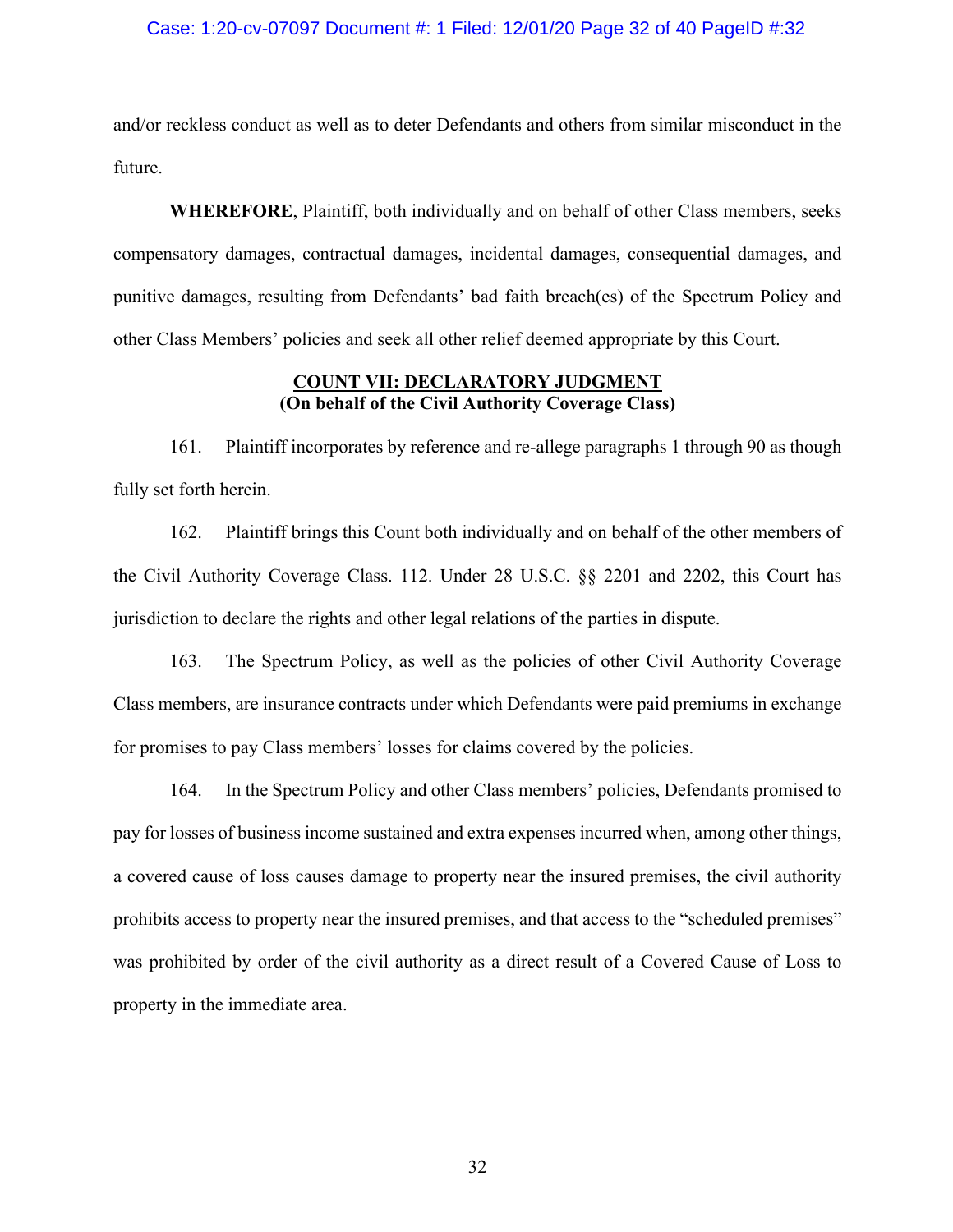### Case: 1:20-cv-07097 Document #: 1 Filed: 12/01/20 Page 33 of 40 PageID #:33

165. Plaintiff and other Class members have suffered losses and incurred expenses as a result of actions of civil authorities that prohibited access to insured premises under the Spectrum Policy and Class members' policies.

166. These losses satisfied all requirements to trigger Civil Authority coverage under the Spectrum Policy and other Class members' policies.

167. Plaintiff and the other Class members have complied with all applicable provisions of the Spectrum Policy, including payment of premiums.

168. Defendants, without justification, deny that the Spectrum Policy provides coverage for these losses.

169. Plaintiff seeks a Declaratory Judgment that the Spectrum Policy and other Class members' policies provide coverage for the losses that Class members have sustained and extra expenses they have incurred caused by actions of civil authorities.

170. An actual case or controversy exists regarding Class members' rights and Defendants' obligations under Class members' policies to reimburse Class members for these losses and extra expenses. Accordingly, the Declaratory Judgment sought is justiciable.

**WHEREFORE**, Plaintiff, both individually and on behalf of other Class members, requests that this Court enter a Declaratory Judgment declaring that the policies provide Civil Authority coverage for the losses and extra expenses incurred by Plaintiffs and the other Class members.

### **COUNT VIII: BREACH OF CONTRACT (On behalf of the Civil Authority Coverage Class)**

171. Plaintiff incorporates by reference and re-allege paragraphs 1 through 90 as though fully set forth herein.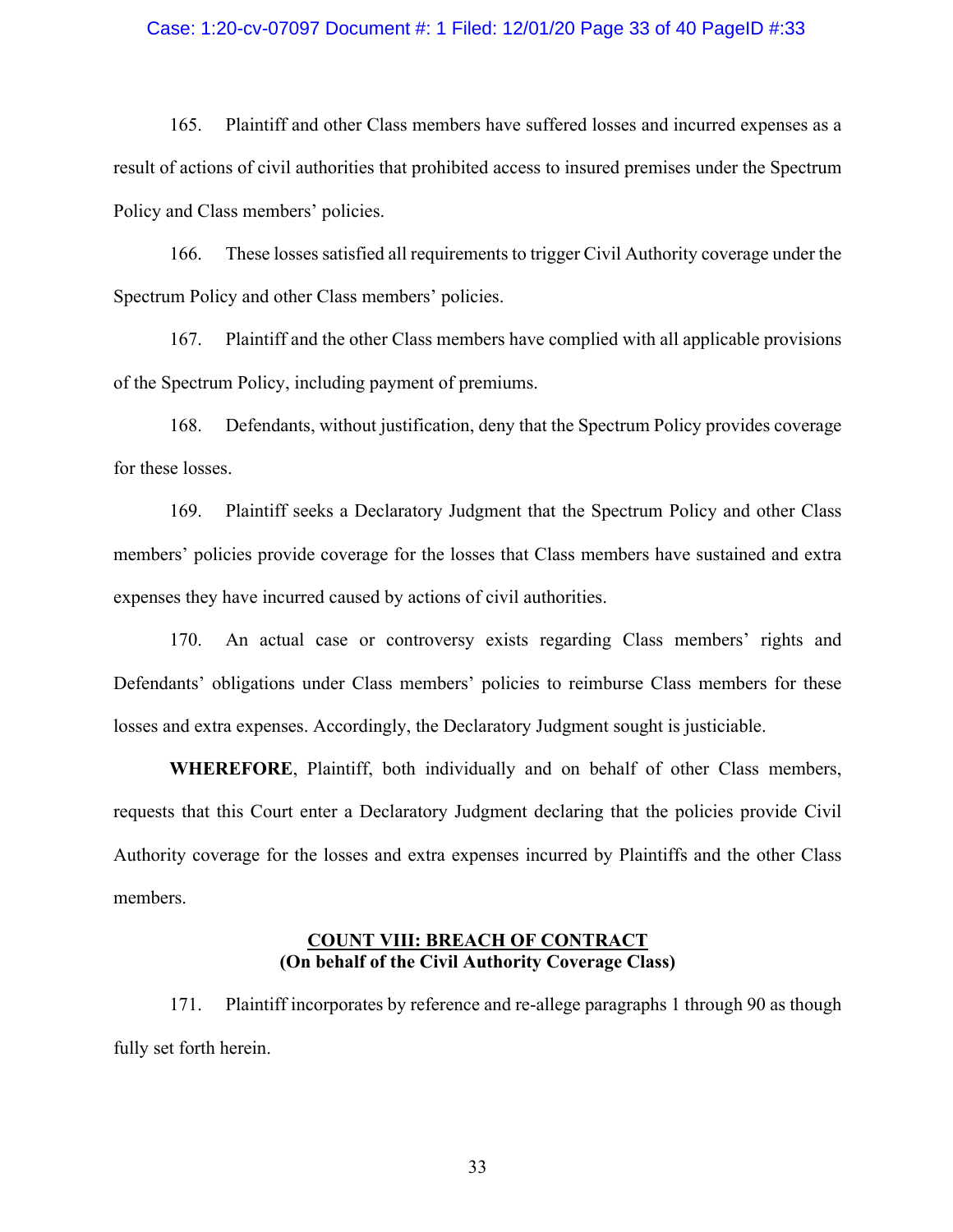### Case: 1:20-cv-07097 Document #: 1 Filed: 12/01/20 Page 34 of 40 PageID #:34

172. Plaintiff brings this Count individually and on behalf of the other members of the Civil Authority Coverage Class.

173. The Spectrum Policy, as well as the policies of other Civil Authority Coverage Class members, are insurance contracts under which Defendants were paid premiums in exchange for promises to pay Class members' losses and expenses covered by the policies.

174. In the Spectrum Policy and other Class members' policies, Defendants promised to pay for losses of business income sustained and extra expenses incurred when a covered cause of loss causes damage to property near the insured premises, the civil authority prohibits access to property near the insured premises, and that access to the "scheduled premises" was prohibited by order of the civil authority as a direct result of a Covered Cause of Loss to property in the immediate area.

175. Plaintiff and other Class members have suffered losses and incurred expenses as a result of actions of civil authorities that prohibited access to insured premises under the Spectrum Policy and Class members' policies.

176. These losses satisfied all requirements to trigger Civil Authority coverage under the Spectrum Policy and other Class members' policies.

177. Plaintiff and the other Class members have complied with all applicable provisions of their policies, including payment of premiums.

178. Defendants, without justification and in bad faith, have refused performance under the Spectrum Policy and other Class members' policies by denying coverage for these losses and expenses. Accordingly, Defendants are in breach of the Spectrum Policy and other Class members' policies.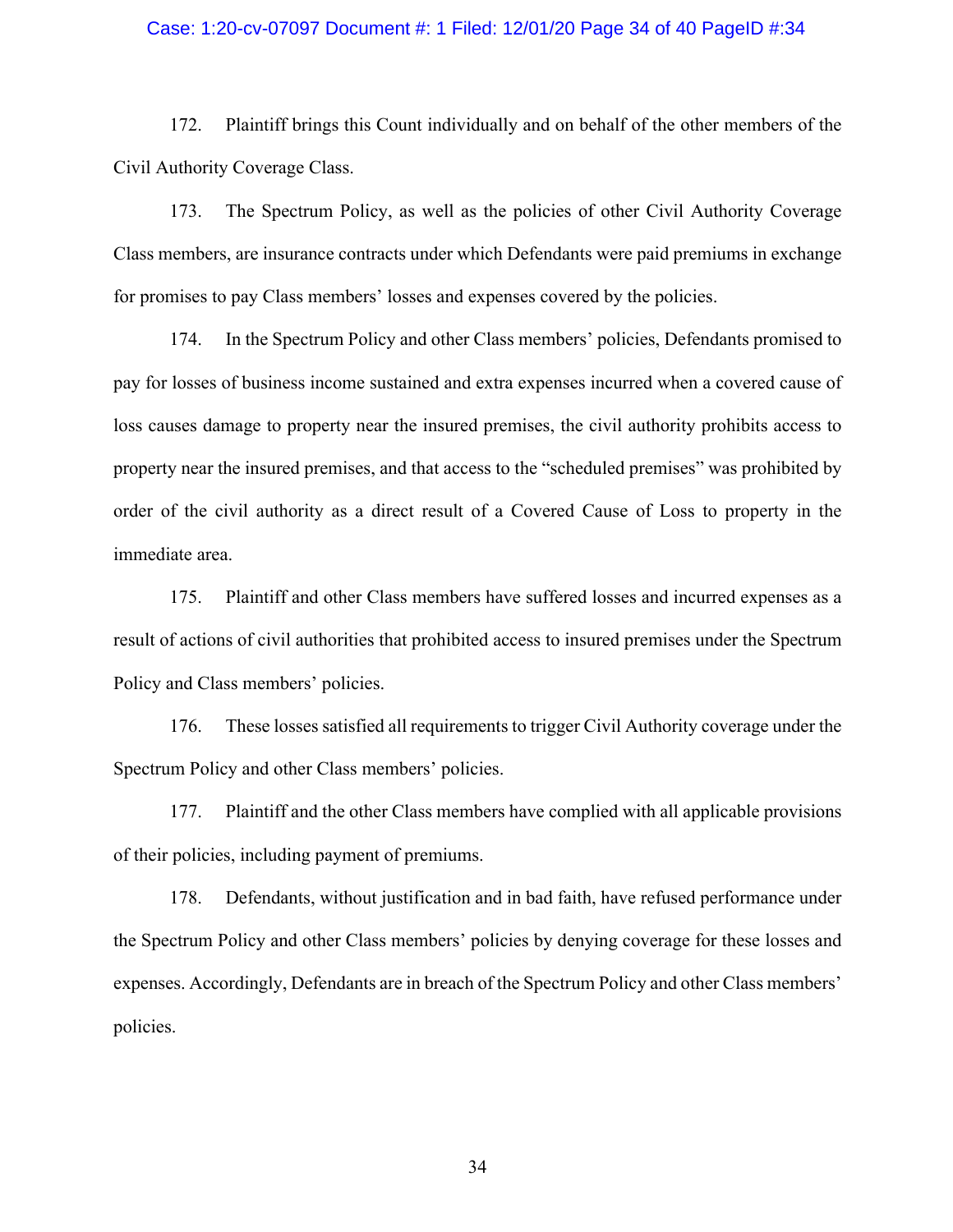### Case: 1:20-cv-07097 Document #: 1 Filed: 12/01/20 Page 35 of 40 PageID #:35

179. As a result of Defendants' breaches of the Spectrum Policy and other Class members' policies, Plaintiffs and other Class members have suffered actual and substantial damages for which Defendants are liable.

**WHEREFORE**, Plaintiff seeks compensatory damages resulting from Defendants' breaches of the Spectrum Policy and other Class members' policies and seek all other relief deemed appropriate by this Court.

# **COUNT IX: BAD FAITH BREACH OF CONTRACT AND THE DUTY OF GOOD FAITH AND FAIR DEALING (On behalf of the Civil Authority Coverage Class)**

180. Plaintiff incorporates by reference and re-allege paragraphs 1 through 90 as though fully set forth herein.

181. Plaintiff brings this Count individually and on behalf of the other members of the Civil Authority Coverage Class.

182. The Spectrum Policy, as well as the policies of other Civil Authority Coverage Class members, are insurance contracts under which Defendants was paid premiums in exchange for promises to pay Class members' losses and expenses covered by the policies.

183. In the Spectrum Policy and other Class members' policies, Defendants promised to pay for actual loss of business income sustained and necessary extra expenses incurred when a Covered Cause of Loss caused damage to property other than property at the Plaintiff's respective insured premises or Class Members' insured premises and that the Plaintiff and other Class Members suffered actual loss due to civil authorities prohibiting access to Plaintiff's and Class Members' premises and that access to the "scheduled premises" was prohibited by order of the civil authority as a direct result of a Covered Cause of Loss to property in the immediate area.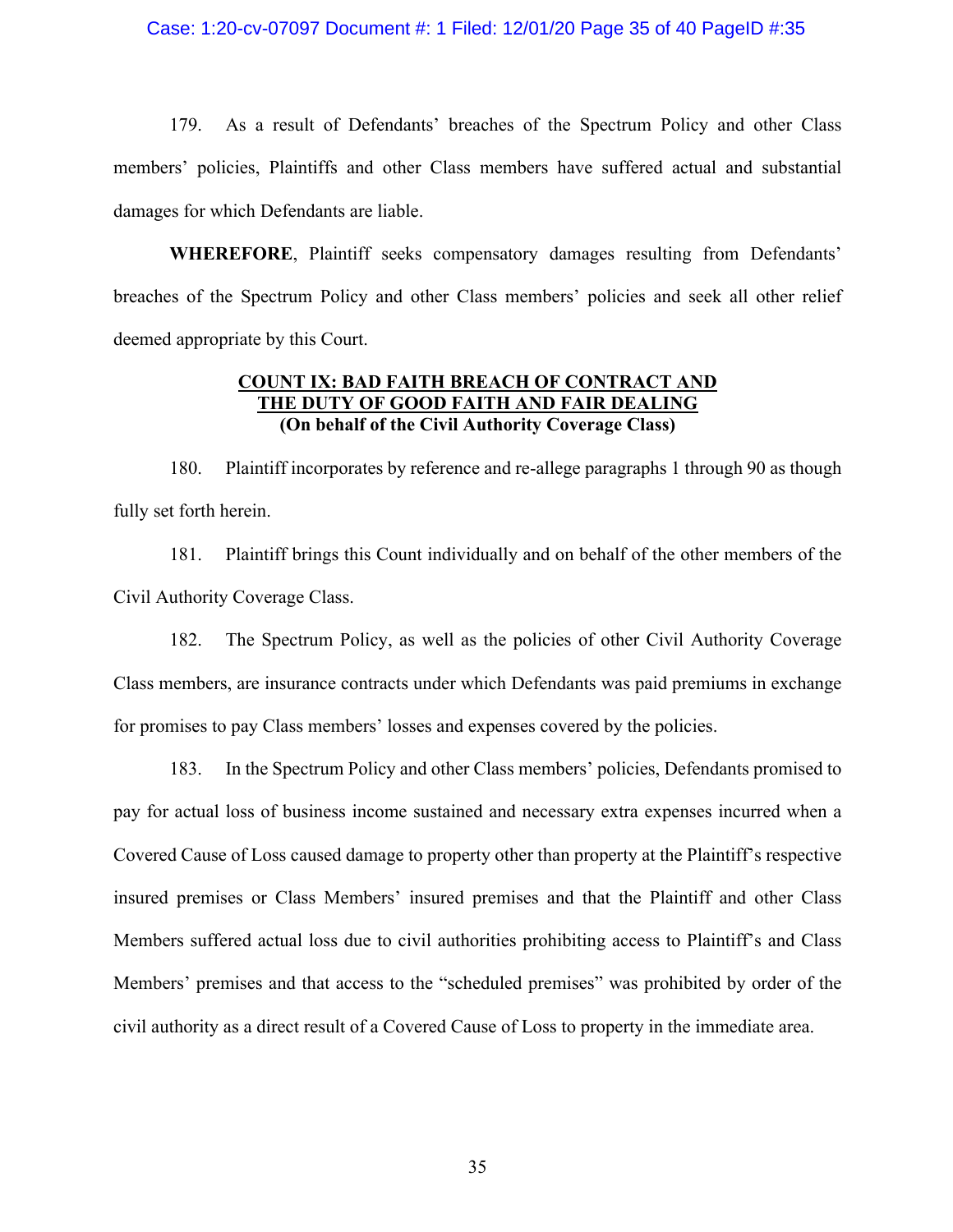#### Case: 1:20-cv-07097 Document #: 1 Filed: 12/01/20 Page 36 of 40 PageID #:36

184. COVID-19 disease and COVID-19 pandemic were direct, physical and foreseeable causes of loss under the Spectrum Policy and other Class members' policies and they each caused, and/or resulted in, dangerous physical conditions at, and physical injuries to, the Plaintiff's and other Class members' insured premises and property immediately adjacent to each. COVID-19 disease and COVID-19 pandemic pose a serious risk to and endanger(ed) the public's health, safety and property and rendered the Plaintiff's and other Class members' insured premises and areas within the immediate area of the Plaintiff's business premises and other Class Members' insured premises, damaged, unusable and/or uninhabitable; thus, prompting the Orders of civil authorities prohibiting access to the same.

185. These losses and expenses are not excluded from coverage under the Spectrum Policy. Because the Spectrum Policy are all-risk policies, and Covered Causes of Loss are determined by exclusions, COVID-19 disease and COVID-19 pandemic are Covered Causes of Loss since neither disease nor pandemic are excluded under Civil Authority coverage.

186. Furthermore, COVID-19 disease and COVID-19 pandemic caused damage to property in the immediate area of Plaintiffs' various insured business premises, and the other Class Members' insured premises, resulting in dangerous physical conditions prompting civil authorities, such as, for example, the State of Illinois to issue Orders prohibiting the public's access to the area immediately surrounding the damaged property, including access to the Plaintiff's business premises and other Class Members' insured premises.

187. Accordingly, these losses satisfied all requirements to trigger Civil Authority coverage under the Spectrum Policy and other Class members' policies.

188. Plaintiffs and the other Class members have complied with all applicable provisions of the policies, including payment of premiums.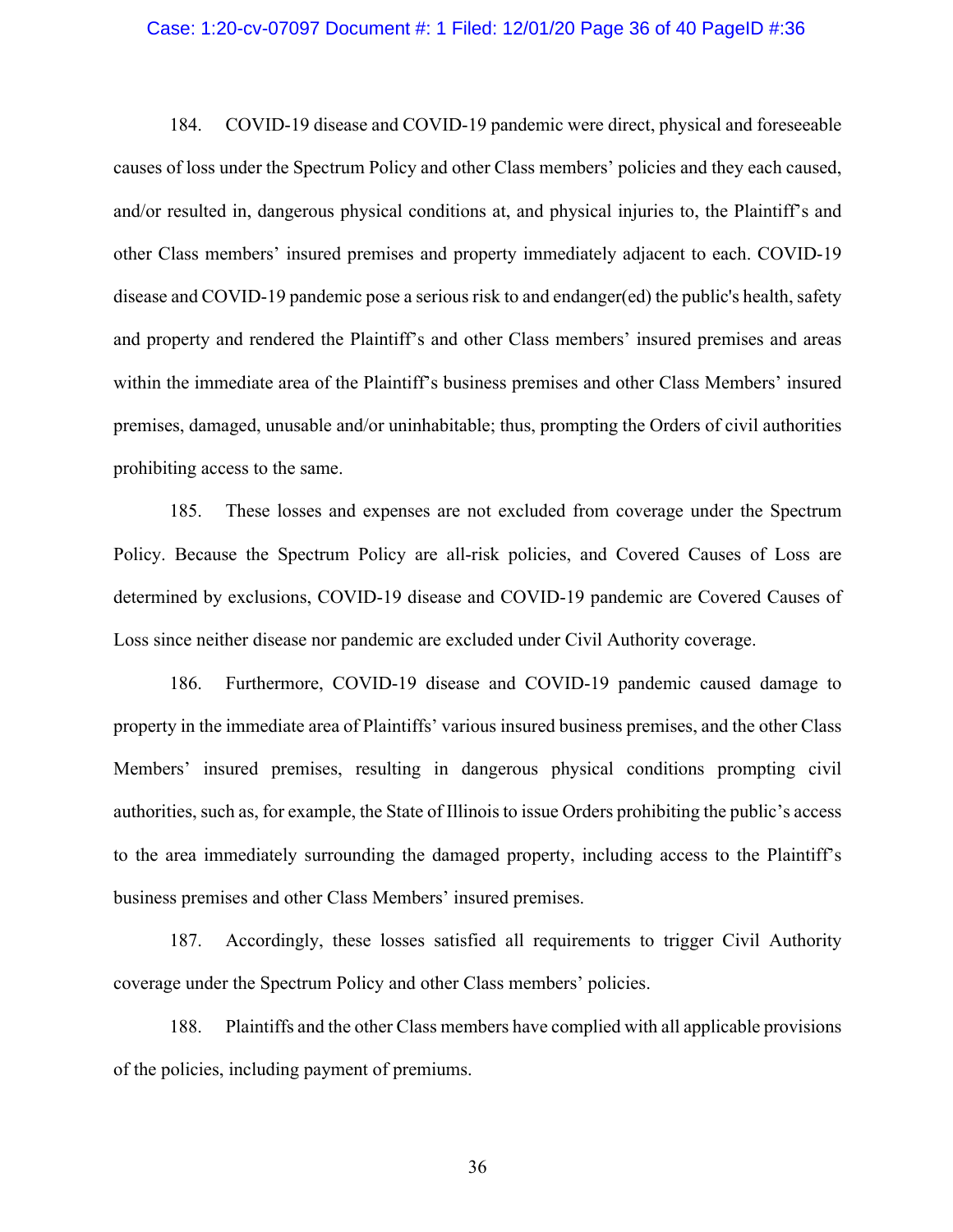### Case: 1:20-cv-07097 Document #: 1 Filed: 12/01/20 Page 37 of 40 PageID #:37

189. The actions of the Defendants give rise to a cause of action for bad faith breach of contract and the duty of good faith and fair dealing as Plaintiff and other Class members were covered under the Spectrum Policies, as well as the policies of other Civil Authority Coverage Class members, and the Defendants have breached the terms of said policies by denying Civil Authority coverage to the Plaintiff and other Class members. Defendants' actions in breaching the terms of the Spectrum Policy and the other Class Members' policies, in bad faith, have proximately caused damages to Plaintiffs and other Class members and the damages were reasonably foreseeable to the Defendants.

190. It appears that the Defendants' conduct was performed because they placed their own financial interests before the Plaintiff's and other Class Members' financial interests.

191. Further, the actions of the Defendants in denying Civil Authority coverage to the Plaintiff and other Class Members was done so without any legitimate basis or arguable reason and constitute intentional and/or malicious conduct or gross negligence and reckless disregard.

192. Implied in the Spectrum Policy and the other Class Members' policies is a duty of good faith and fair dealing with respect to conduct encompassed by contractual relations. Defendants' conduct as aforesaid breached the duty of good faith and fair dealing which further gives rise to the tort of bad faith for the breach of contract.

193. Defendants, at all times relevant hereto, owed Plaintiff and other Class Members a duty to exercise good faith and an obligation to deal fairly with them; however, the denial of Civil Authority coverage by Defendants constituted a bad faith breach of contract and was totally made with only the Defendants' best interests in mind and in total disregard of the contractual rights of Plaintiff and other Class Members.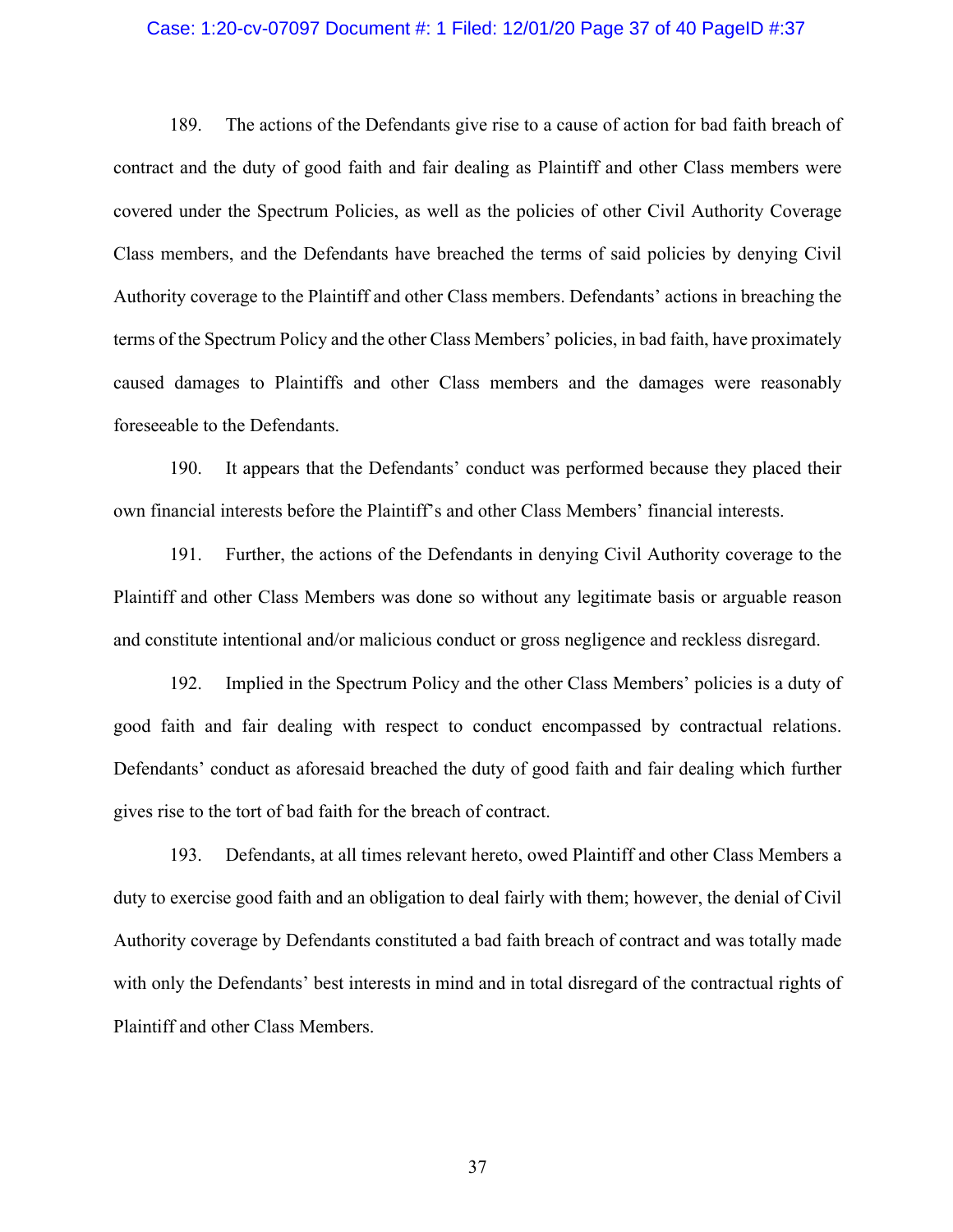#### Case: 1:20-cv-07097 Document #: 1 Filed: 12/01/20 Page 38 of 40 PageID #:38

194. Defendants' bad faith material breach(es) of the Spectrum Policy, as well as other Class members' policies, has resulted in actual and substantial damages to the Plaintiff and Civil Authority Coverage Class members, depriving all of the benefit of their bargain, and represents, in addition to warranting contractual damages, incidental damages, and consequential damages, an independent tort entitling Plaintiff and other Class Members to punitive damages in an amount which will punish the Defendants for their intentional, grossly negligent, and/or reckless conduct as well as to deter Defendants and others from similar misconduct in the future.

**WHEREFORE**, Plaintiff, both individually and on behalf of other Class members, seeks compensatory damages, contractual damages, incidental damages, consequential damages, and punitive damages, resulting from Defendants' bad faith breach(es) of the Spectrum Policy and other Class Members' policies and seek all other relief deemed appropriate by this Court.

#### **PRAYER FOR RELIEF**

**WHEREFORE**, Plaintiff respectfully requests that the Court enter judgment in its favor and against Defendants, as follows:

A. Entering an order certifying the proposed Classes, designating Plaintiff as Class representative for each of the Classes, and appointing Plaintiff's attorneys as Counsel for the Classes;

B. Entering declaratory judgments on Counts I, IV, and VII in favor of Plaintiff and the members of the Business Income Coverage Class, Extended Business Income Coverage Class and Civil Authority Coverage Class as follows:

> a. That all Business Income and Extra Expense, Civil Authority and Extended Business Income losses and expenses incurred and sustained based on the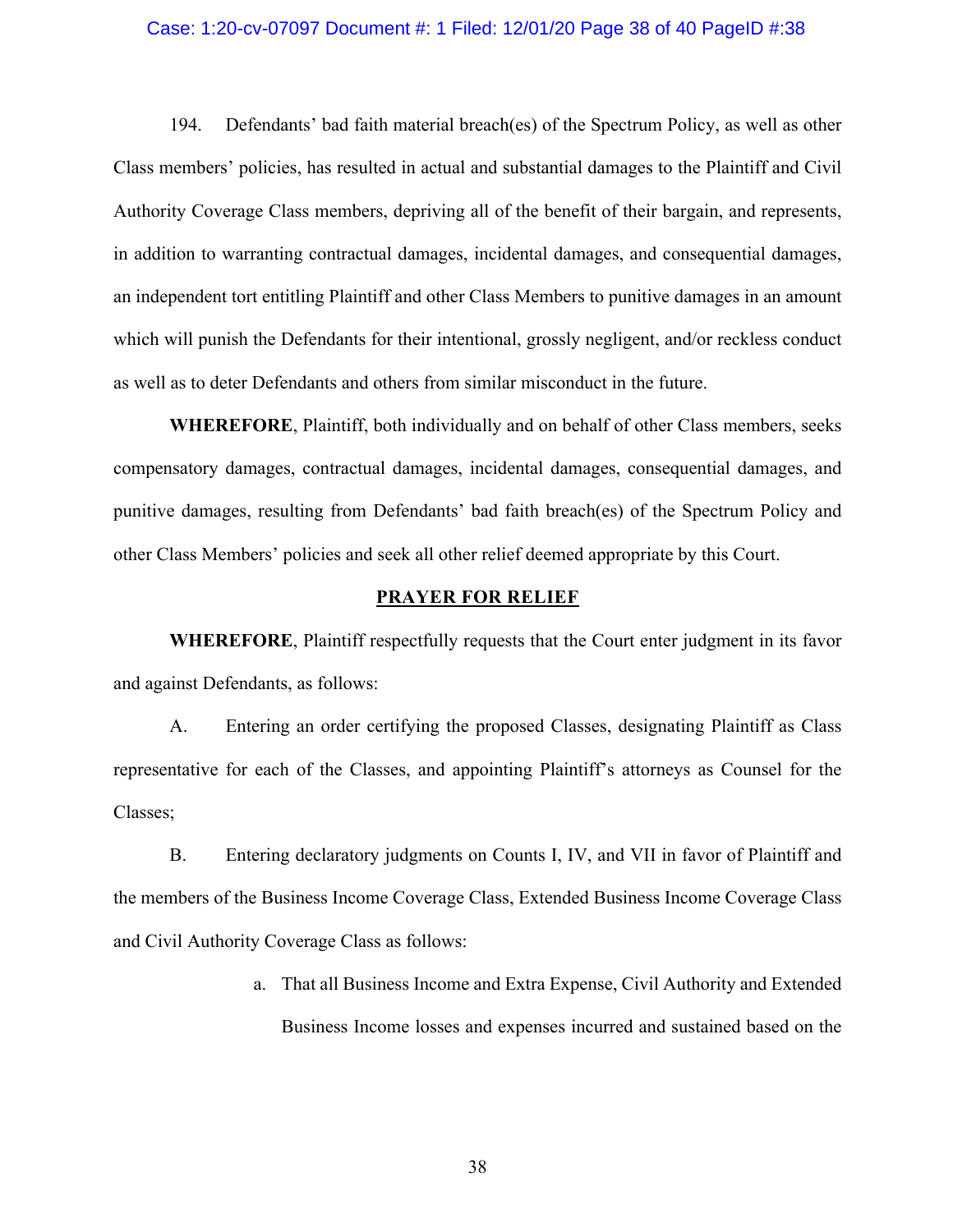### Case: 1:20-cv-07097 Document #: 1 Filed: 12/01/20 Page 39 of 40 PageID #:39

facts and circumstances set forth above are insured and covered losses and expenses under Plaintiff's and Class members' policies; and

b. Defendants are obligated to pay for the full amount of the Business Income and Extra Expense, Civil Authority and Extended Business Income losses and expenses sustained and incurred, and to be sustained and incurred, based on the facts and circumstances set forth above are insured and covered losses and expenses under Plaintiff's and Class members' policies;

C. Entering judgments on counts II, V, and VIII in favor of Plaintiff and the members of the Business Income Coverage Class, Extended Business Income Coverage Class and Civil Authority Coverage Class, and awarding damages for breach of contract in an amount to be determined at trial;

D. Entering judgments on counts III, VI, IX in favor of the Plaintiff and the members of the Business Income Coverage Class, Extended Business Income Coverage Class and Civil Authority Coverage Class, and awarding compensatory damages, incidental damages, consequential damages, and punitive damages for the Defendants' bad faith material breach(es) in an amount to be determined at trial;

E. An order requiring Defendants to pay both pre- and post-judgment interest on any amounts awarded; and

F. Such other or further relief as may be appropriate.